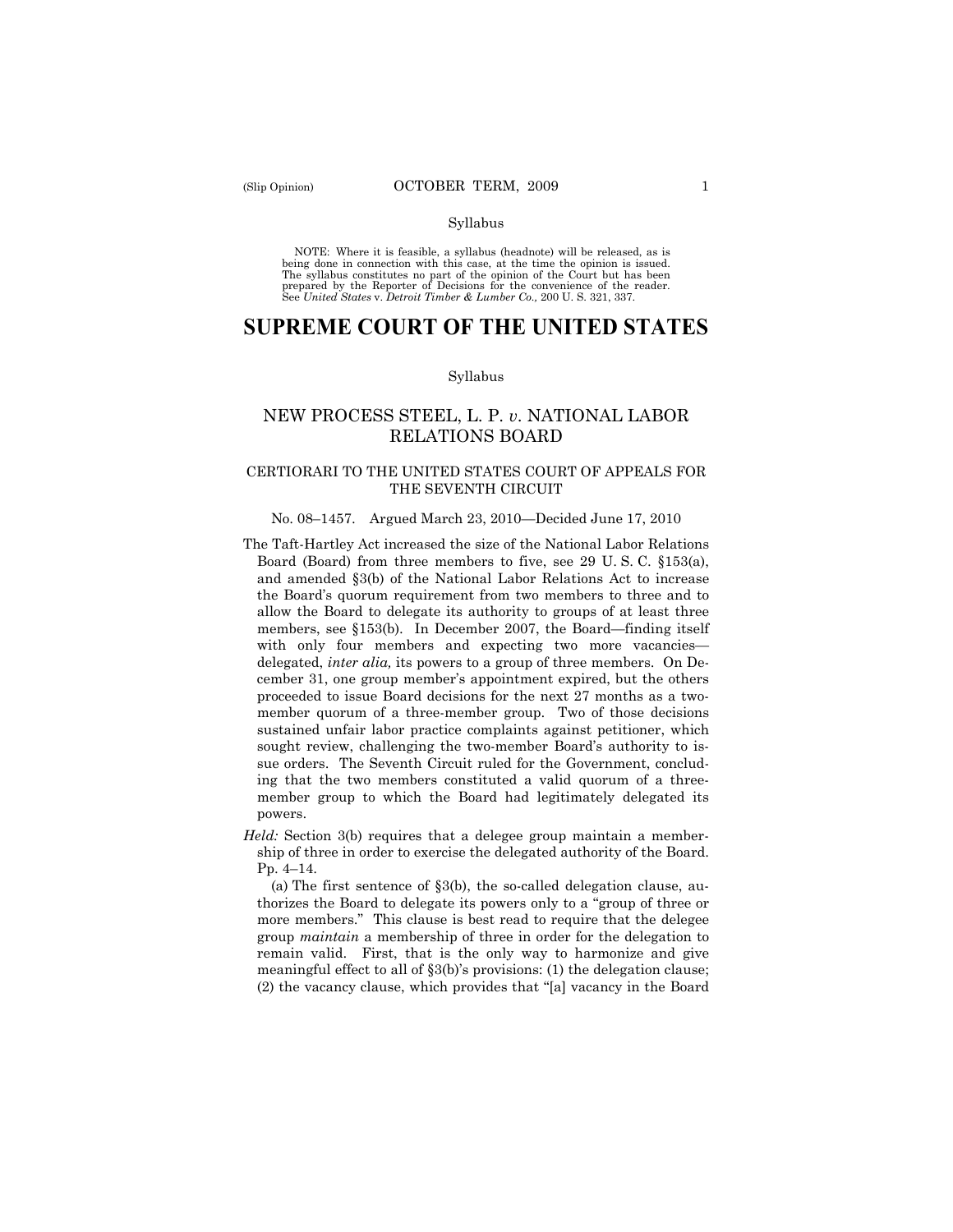#### Syllabus

shall not impair the right of the remaining members to exercise all of the powers of the Board"; (3) the Board quorum requirement, which mandates that "three members of the Board shall, at all times, constitute a quorum of the Board"; and (4) the group quorum provision, which provides that "two members shall constitute a quorum" of any delegee group. This reading is consonant with the Board quorum requirement of three participating members "at all times," and it gives material effect to the delegation clause's three-member rule. It also permits the vacancy clause to operate to provide that vacancies do not impair the Board's ability to take action, so long as the quorum is satisfied. And it does not render inoperative the group quorum provision, which continues to authorize a properly constituted threemember delegee group to issue a decision with only two members participating when one is disqualified from a case. The Government's contrary reading allows two members to act as the Board *ad infinitum*, dramatically undercutting the Board quorum requirement's significance by allowing its permanent circumvention. It also diminishes the delegation clause's three-member requirement by permitting a *de facto* two-member delegation. By allowing the Board to include a third member in the group for only one minute before her term expires, this approach also gives no meaningful effect to the command implicit in both the delegation clause and the Board quorum requirement that the Board's full power be vested in no fewer than three members. Second, had Congress intended to authorize two members to act on an ongoing basis, it could have used straightforward language. The Court's interpretation is consistent with the Board's longstanding practice of reconstituting a delegee group when one group member's term expired. Pp. 4–9.

(b) The Government's several arguments against the Court's interpretation—that the group quorum requirement and vacancy clause together permit two members of a three-member group to constitute a quorum even when there is no third member; that the vacancy clause establishes that a vacancy in the *group* has no effect; and that reading the statute to authorize the Board to act with only two members advances the congressional objective of Board efficiency—are unconvincing. Pp. 9–14.

564 F. 3d 840, reversed and remanded.

STEVENS, J., delivered the opinion of the Court, in which ROBERTS, C. J., and SCALIA, THOMAS, and ALITO, JJ., joined. KENNEDY, J., filed a dissenting opinion, in which GINSBURG, BREYER, and SOTOMAYOR, JJ., joined.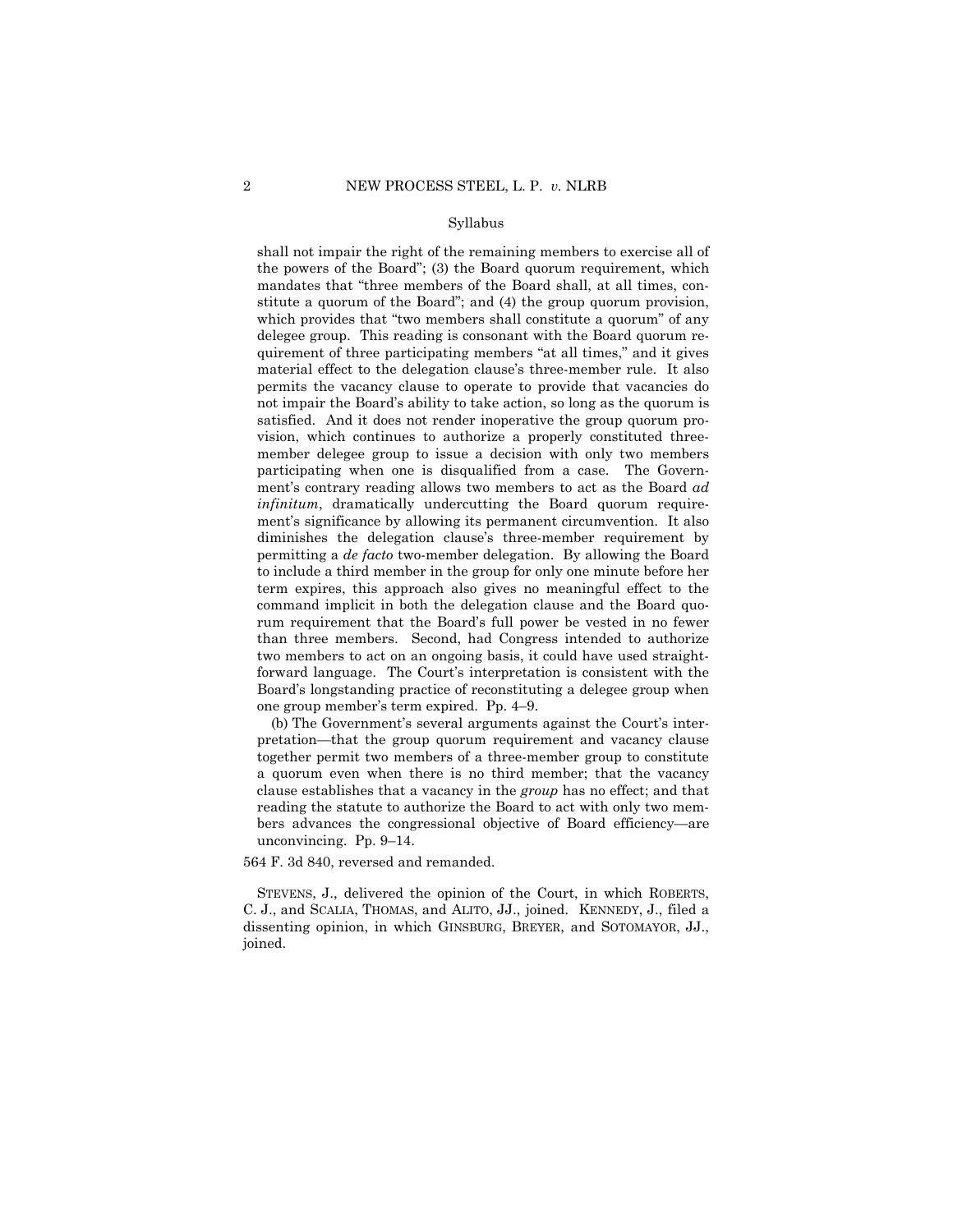NOTICE: This opinion is subject to formal revision before publication in the preliminary print of the United States Reports. Readers are requested to notify the Reporter of Decisions, Supreme Court of the United States, Washington, D. C. 20543, of any typographical or other formal errors, in order that corrections may be made before the preliminary print goes to press.

### $\frac{1}{2}$  ,  $\frac{1}{2}$  ,  $\frac{1}{2}$  ,  $\frac{1}{2}$  ,  $\frac{1}{2}$  ,  $\frac{1}{2}$  ,  $\frac{1}{2}$ **SUPREME COURT OF THE UNITED STATES**

#### $\frac{1}{2}$  ,  $\frac{1}{2}$  ,  $\frac{1}{2}$  ,  $\frac{1}{2}$  ,  $\frac{1}{2}$  ,  $\frac{1}{2}$ No. 08–1457

# NEW PROCESS STEEL, L.P., PETITIONER *v.*  NATIONAL LABOR RELATIONS BOARD

# ON WRIT OF CERTIORARI TO THE UNITED STATES COURT OF APPEALS FOR THE SEVENTH CIRCUIT

#### [June 17, 2010]

### JUSTICE STEVENS delivered the opinion of the Court.

The Taft-Hartley Act, enacted in 1947, increased the size of the National Labor Relations Board (Board) from three members to five. See 29 U. S. C. §153(a). Concurrent with that change, the Taft-Hartley Act amended §3(b) of the National Labor Relations Act (NLRA) to increase the quorum requirement for the Board from two members to three, and to allow the Board to delegate its authority to groups of at least three members. See §153(b). The question in this case is whether, following a delegation of the Board's powers to a three-member group, two members may continue to exercise that delegated authority once the group's (and the Board's) membership falls to two. We hold that two remaining Board members cannot exercise such authority.

I

As 2007 came to a close, the Board found itself with four members and one vacancy. It anticipated two more vacancies at the end of the year, when the recess appointments of Members Kirsanow and Walsh were set to expire, which would leave the Board with only two members—too few to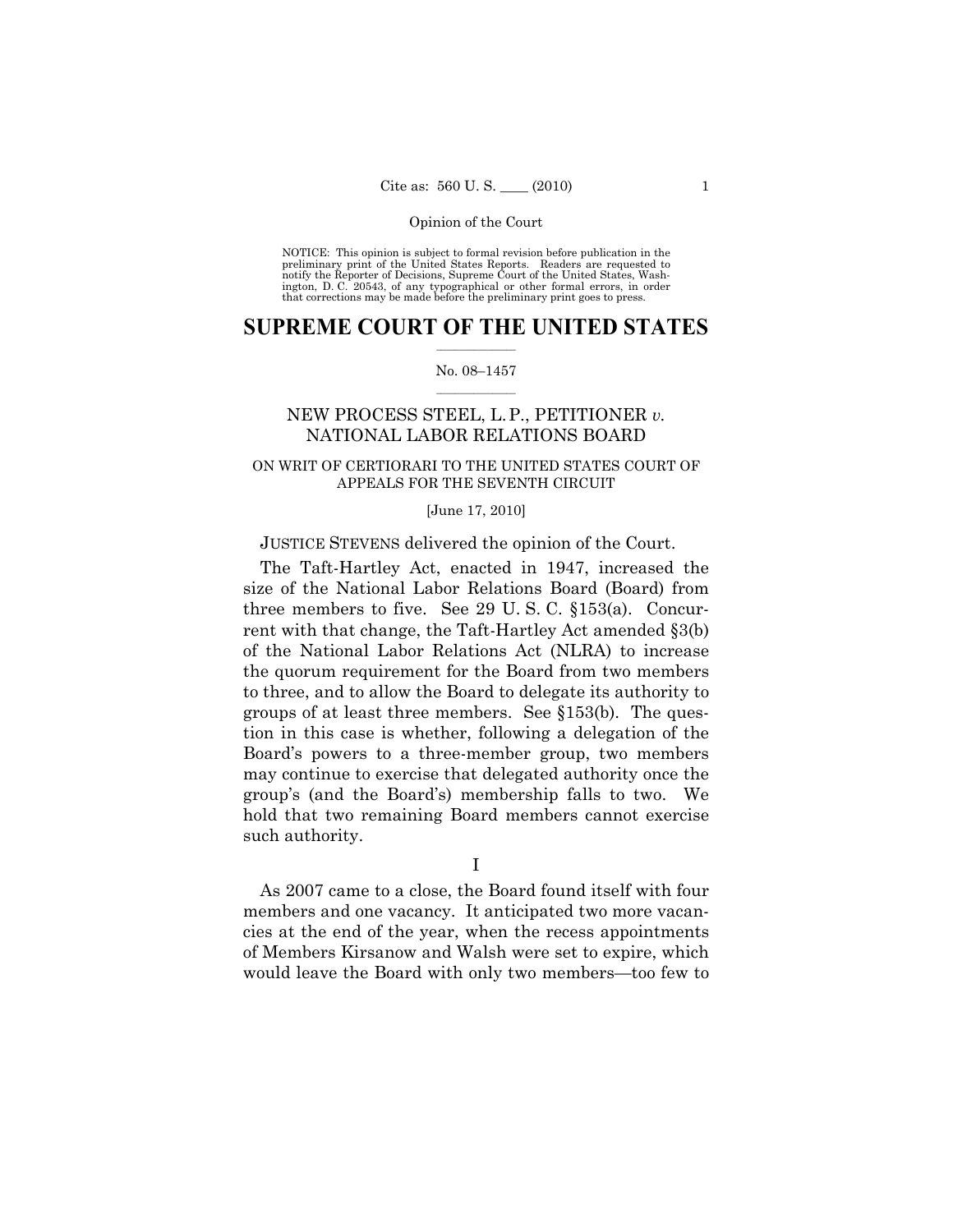meet the Board's quorum requirement, §153(b). The four sitting members decided to take action in an effort to preserve the Board's authority to function. On December 20, 2007, the Board made two delegations of its authority, effective as of midnight December 28, 2007. First, the Board delegated to the general counsel continuing authority to initiate and conduct litigation that would normally require case-by-case approval of the Board. See Minute of Board Action (Dec. 20, 2007), App. to Brief for Petitioner 4a–5a (hereinafter Board Minutes). Second, the Board delegated "to Members Liebman, Schaumber and Kirsanow, as a three-member group, all of the Board's powers, in anticipation of the adjournment of the 1st Session of the 110th Congress." *Id.*, at 5a. The Board expressed the opinion that its action would permit the remaining two members to exercise the powers of the Board "after [the] departure of Members Kirsanow and Walsh, because the remaining Members will constitute a quorum of the threemember group." *Ibid.* 

The Board's minutes explain that it relied on "the statutory language" of §3(b), as well as an opinion issued by the Office of Legal Counsel (OLC), for the proposition that the Board may use this delegation procedure to "issue decisions during periods when three or more of the five seats on the Board are vacant." *Id.*, at 6a. The OLC had concluded in 2003 that "if the Board delegated all of its powers to a group of three members, that group could continue to issue decisions and orders as long as a quorum of two members remained." Dept. of Justice, OLC, Quorum Requirements, App. to Brief for Respondent 3a. In seeking the OLC's advice, the Board agreed to accept the OLC's answer regarding its ability to operate with only two members, *id.*, at 1a, n. 1, and the Board in its minutes therefore "acknowledged that it is bound" by the OLC opinion. Board Minutes 6a*.* The Board noted, however, that it was not bound to make this delegation; rather, it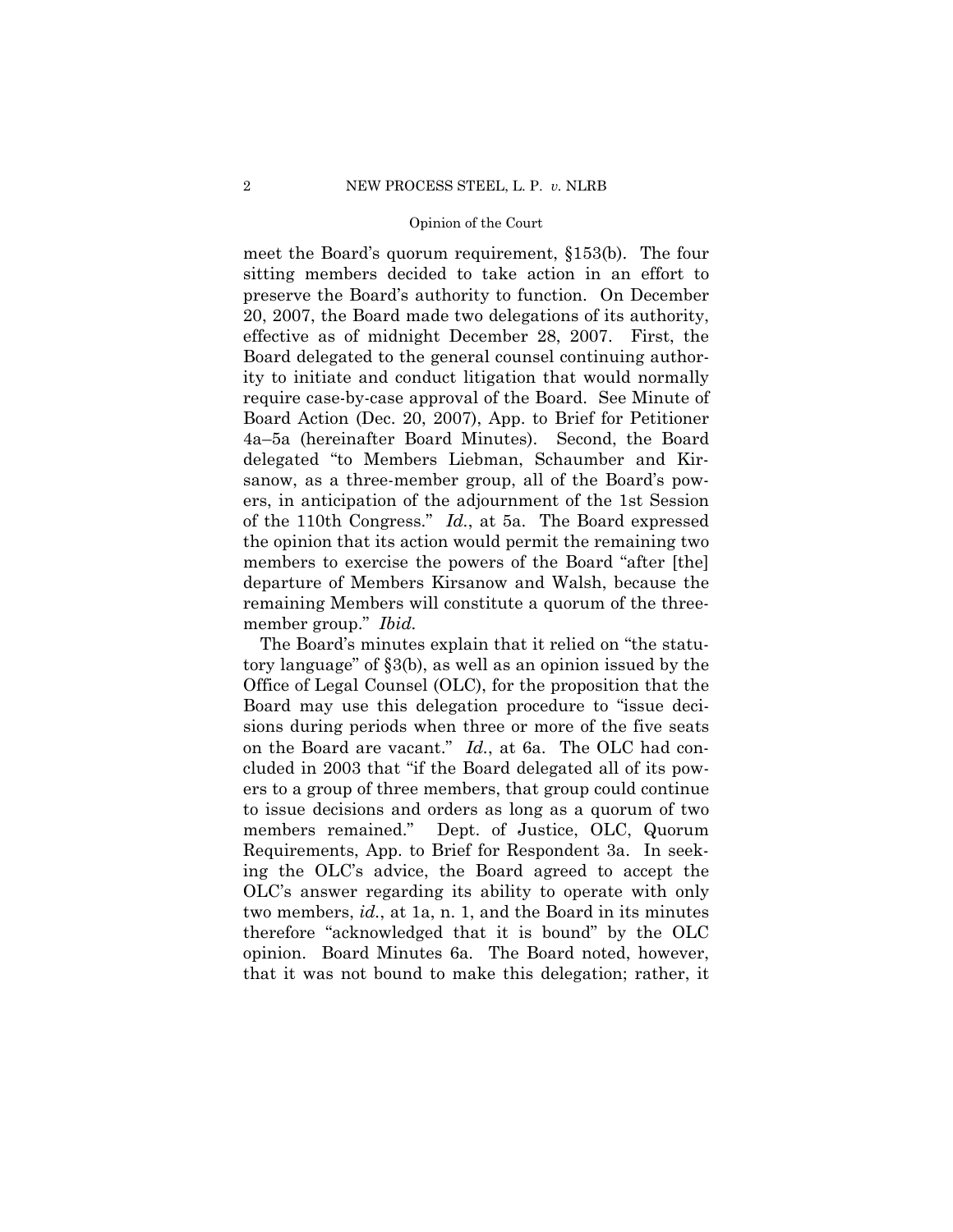had "decided to exercise its discretion" to do so. *Ibid*.

On December 28, 2007, the Board's delegation to the three-member group of Members Liebman, Schaumber, and Kirsanow became effective. On December 31, 2007, Member Kirsanow's recess appointment expired. Thus, starting on January 1, 2008, Members Liebman and Schaumber became the only members of the Board. They proceeded to issue decisions for the Board as a twomember quorum of a three-member group. The delegation automatically terminated on March 27, 2010, when the President made two recess appointments to the Board, because the terms of the delegation specified that it would be revoked when the Board's membership returned to at least three members, *id.*, at 7a.

During the 27-month period in which the Board had only two members, it decided almost 600 cases. See Letter from Elena Kagan, Solicitor General, to William K. Suter, Clerk of Court (Apr. 26, 2010). One of those cases involved petitioner New Process Steel. In September 2008, the twomember Board issued decisions sustaining two unfair labor practice complaints against petitioner. See *New Process Steel, LP*, 353 N. L. R. B. No. 25 (2008); *New Process Steel, LP*, 353 N. L. R. B. No. 13 (2008). Petitioner sought review of both orders in the Court of Appeals for the Seventh Circuit, and challenged the authority of the two-member Board to issue the orders.

The court ruled in favor of the Government. After a review of the text and legislative history of §3(b) and the sequence of events surrounding the delegation of authority in December 2007, the court concluded that the thensitting two members constituted a valid quorum of a three-member group to which the Board had legitimately delegated all its powers. 564 F. 3d 840, 845–847 (CA7 2009). On the same day that the Seventh Circuit issued its decision in this case, the Court of Appeals for the District of Columbia announced a decision coming to the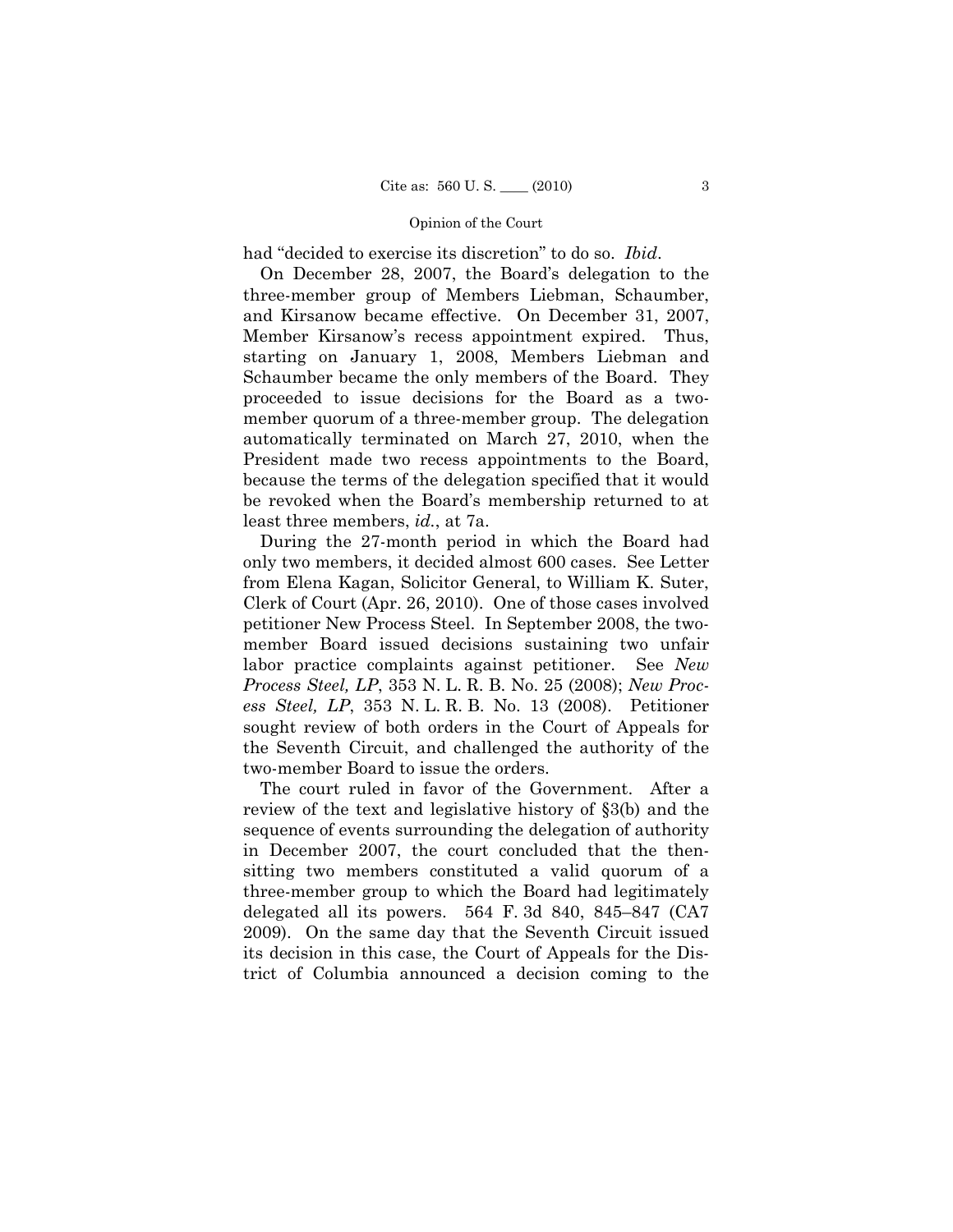opposite conclusion. *Laurel Baye Healthcare of Lake Lanier, Inc.* v. *NLRB,* 564 F. 3d 469 (2009). We granted certiorari to resolve the conflict.<sup>1</sup> 558 U.S.  $\_\_$  (2009).

# II

The Board's quorum requirements and delegation procedure are set forth in §3(b) of the NLRA, 49 Stat. 451, as amended by 61 Stat. 139, which provides:

"The Board is authorized to delegate to any group of three or more members any or all of the powers which it may itself exercise. . . . A vacancy in the Board shall not impair the right of the remaining members to exercise all of the powers of the Board, and three members of the Board shall, at all times, constitute a quorum of the Board, except that two members shall constitute a quorum of any group designated pursuant to the first sentence hereof." 29 U. S. C. §153(b).

It is undisputed that the first sentence of this provision authorized the Board to delegate its powers to the threemember group effective on December 28, 2007, and the last sentence authorized two members of that group to act as a quorum of the group during the next three days if, for example, the third member had to recuse himself from a particular matter. The question we face is whether those two members could continue to act for the Board as a quorum of the delegee group after December 31, 2007, when the Board's membership fell to two and the designated three-member group of "Members Liebman, Schaumber, and Kirsanow" ceased to exist due to the

<sup>1</sup>Several other Courts of Appeals reached the same conclusion as the Seventh Circuit, although not always following the same reasoning. See *Northeastern Land Servs., Ltd.* v. *NLRB*, 560 F. 3d 36, 41 (CA1 2009); *Snell Island SNF LLC* v. *NLRB*, 568 F. 3d 410, 424 (CA2 2009); *Narricot Industries, L. P.* v. *NLRB*, 587 F. 3d 654, 660 (CA4 2009); *Teamsters Local Union No. 523* v. *NLRB*, 590 F. 3d 849, 852 (CA10 2009).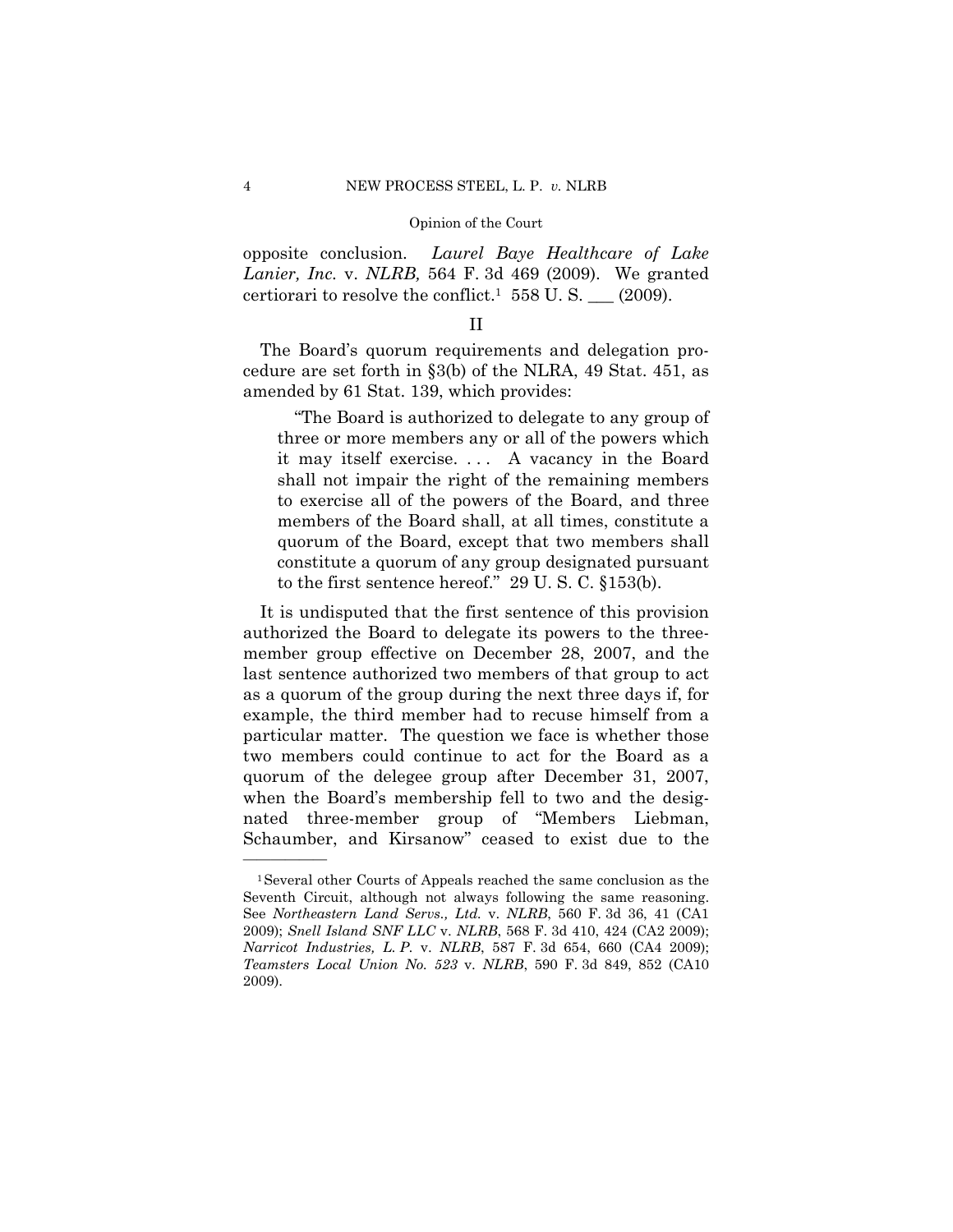expiration of Member Kirsanow's term. Construing §3(b) as a whole and in light of the Board's longstanding practice, we are persuaded that they could not.

The first sentence of §3(b), which we will call the delegation clause, provides that the Board may delegate its powers only to a "group of three or more members." 61 Stat. 139. There are two different ways to interpret that language. One interpretation, put forward by the Government, would read the clause to require only that a delegee group contain three members at the precise time the Board delegates its powers, and to have no continuing relevance after the moment of the initial delegation. Under that reading, two members alone may exercise the full power of the Board so long as they were part of a delegee group that, at the time of its creation, included three members. The other interpretation, by contrast, would read the clause as requiring that the delegee group *maintain* a membership of three in order for the delegation to remain valid. Three main reasons support the latter reading.

First, and most fundamentally, reading the delegation clause to require that the Board's delegated power be vested continuously in a group of three members is the only way to harmonize and give meaningful effect to all of the provisions in §3(b). See *Duncan* v. *Walker*, 533 U. S. 167, 174 (2001) (declining to adopt a "construction of the statute, [that] would render [a term] insignificant"); *Market Co.* v. *Hoffman*, 101 U. S. 112, 115–116 (1879) ("[A] statute ought, upon the whole, to be so construed that, if it can be prevented, no clause, sentence, or word shall be . . . insignificant" (internal quotation marks omitted)). Those provisions are: (1) the delegation clause; (2) the vacancy clause, which provides that "[a] vacancy in the Board shall not impair the right of the remaining members to exercise all of the powers of the Board"; (3) the Board quorum requirement, which mandates that "three members of the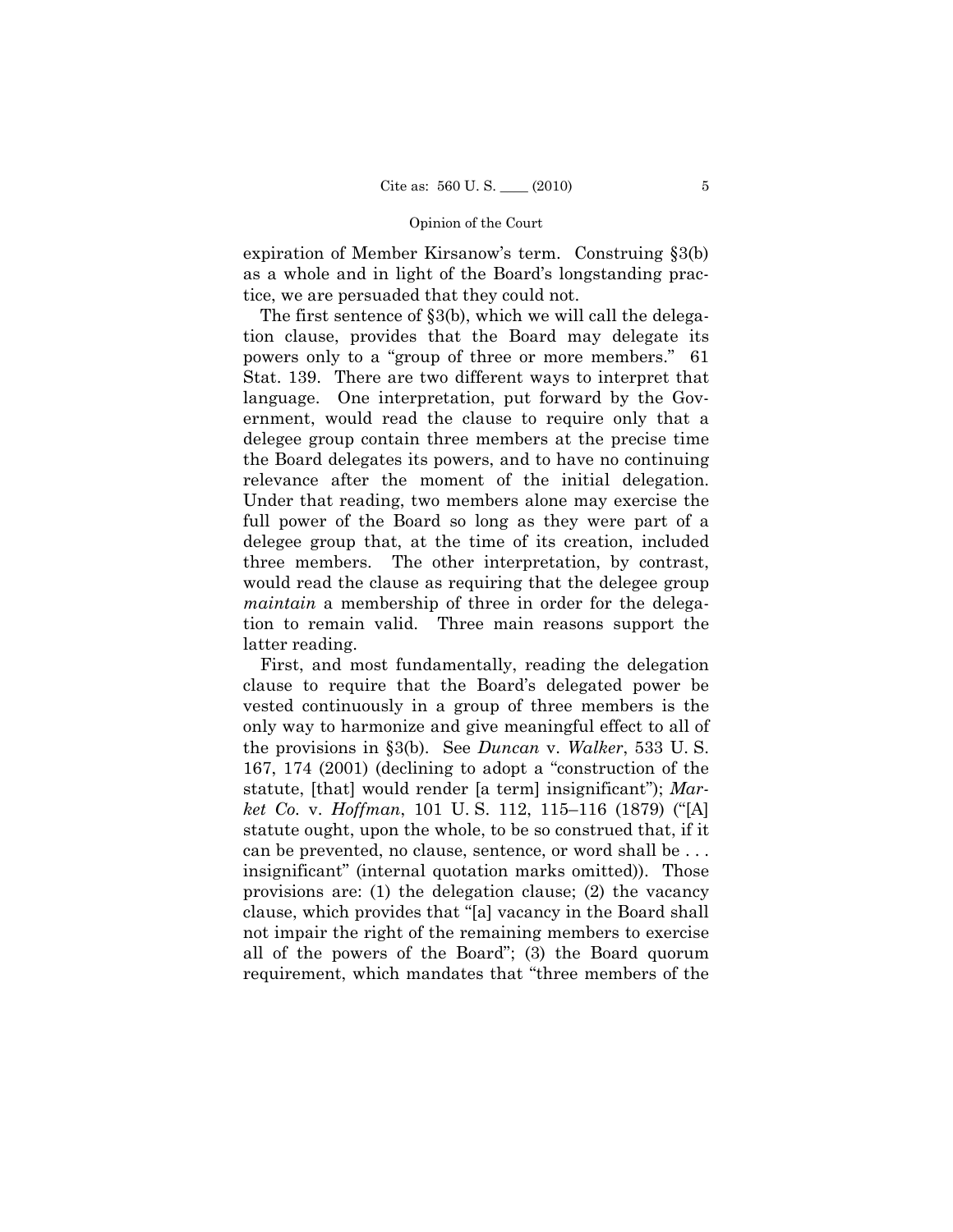Board shall, at all times, constitute a quorum of the Board"; and (4) the group quorum provision, which provides that "two members shall constitute a quorum" of any delegee group. See §153(b).

Interpreting the statute to require the Board's powers to be vested at all times in a group of at least three members is consonant with the Board quorum requirement, which requires three participating members "at all times" for the Board to act. The interpretation likewise gives material effect to the three-member requirement in the delegation clause. The vacancy clause still operates to provide that vacancies do not impair the ability of the Board to take action, so long as the quorum is satisfied. And the interpretation does not render inoperative the group quorum provision, which still operates to authorize a threemember delegee group to issue a decision with only two members participating, so long as the delegee group was properly constituted. Reading §3(b) in this manner, the statute's various pieces hang together—a critical clue that this reading is a sound one.

The contrary reading, on the other hand, allows two members to act as the Board *ad infinitum*, which dramatically undercuts the significance of the Board quorum requirement by allowing its permanent circumvention. That reading also makes the three-member requirement in the delegation clause of vanishing significance, because it allows a *de facto* delegation to a two-member group, as happened in this case. Under the Government's approach, it would satisfy the statute for the Board to include a third member in the group for only one minute before her term expires; the approach gives no meaningful effect to the command implicit in both the delegation clause and in the Board quorum requirement that the Board's full power be vested in no fewer than three members. Hence, while the Government's reading of the delegation clause is textually permissible in a narrow sense, it is structurally implausi-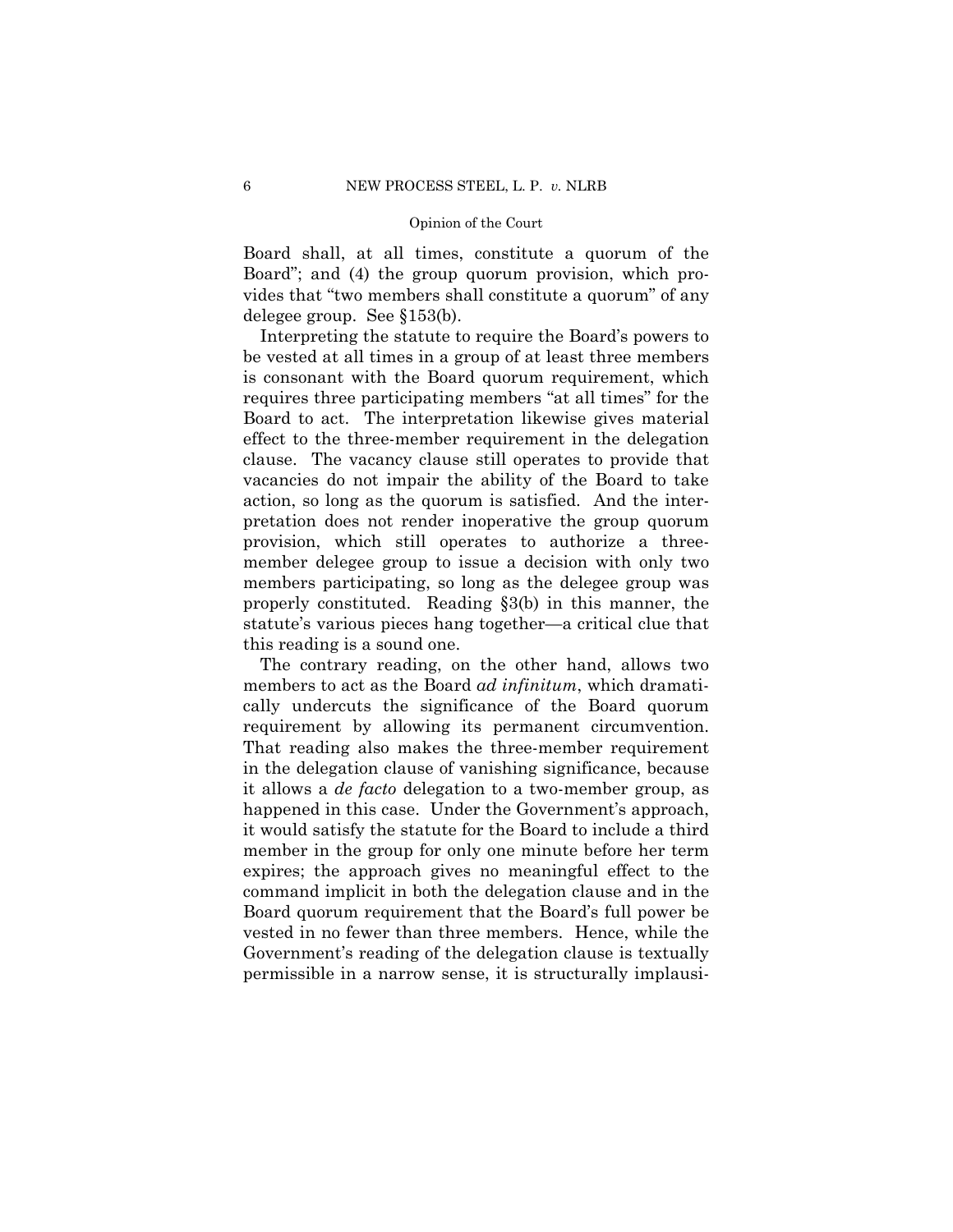ble, as it would render two of §3(b)'s provisions functionally void.

Second, and relatedly, if Congress had intended to authorize two members alone to act for the Board on an ongoing basis, it could have said so in straightforward language. Congress instead imposed the requirement that the Board delegate authority to no fewer than three members, and that it have three participating members to constitute a quorum. Those provisions are at best an unlikely way of conveying congressional approval of a twomember Board. Indeed, had Congress wanted to provide for two members alone to act as the Board, it could have maintained the NLRA's original two-member Board quorum provision, see 29 U. S. C. §153(b) (1946 ed.), or provided for a delegation of the Board's authority to groups of two. The Rube Goldberg-style delegation mechanism employed by the Board in 2007—delegating to a group of three, allowing a term to expire, and then continuing with a two-member quorum of a phantom delegee group—is surely a bizarre way for the Board to achieve the authority to decide cases with only two members. To conclude that Congress intended to authorize such a procedure to contravene the three-member Board quorum, we would need some evidence of that intent.

The Government has not adduced any convincing evidence on this front, and to the contrary, our interpretation is consistent with the longstanding practice of the Board. This is the third factor driving our decision. Although the Board has throughout its history allowed two members of a three-member group to issue decisions when one member of a group was disqualified from a case, see Brief for Respondent 20; Board Minutes 6a, the Board has not (until recently) allowed two members to act as a quorum of a defunct three-member group.2 Instead, the Board con-

<sup>2</sup>When one member of a group is disqualified, only two members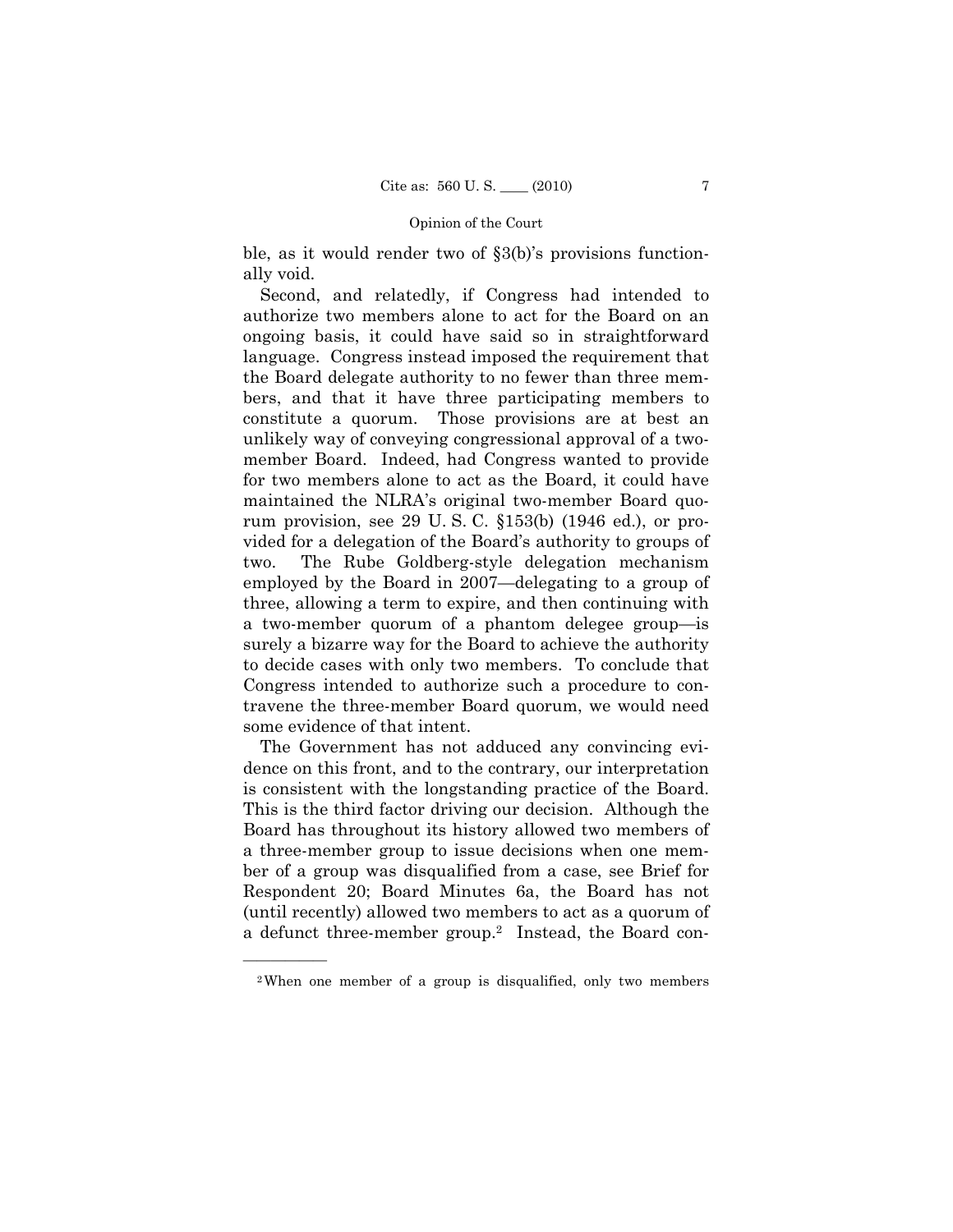cedes that its practice was to reconstitute a delegee group when one group member's term expired. Brief for Respondent 39, n. 27.3 That our interpretation of the delegation provision is consistent with the Board's longstanding practice is persuasive evidence that it is the correct one, notwithstanding the Board's more recent view. See *Bowen*  v. *Georgetown Univ. Hospital*, 488 U. S. 204, 214 (1988).

In sum, a straightforward understanding of the text, which requires that no fewer than three members be vested with the Board's full authority, coupled with the Board's longstanding practice, points us toward an interpretation of the delegation clause that requires a delegee group to maintain a membership of three.

### III

Against these points, the Government makes several arguments that we find unconvincing. It first argues that §3(b) authorizes the Board's action by its plain terms, notwithstanding the somewhat fictional nature of the delegation to a three-member group with the expectation that within days it would become a two-member group. In

actually participate in the decision. That circumstance thus also presents the problem of the possible inferiority of two-member decisionmaking. That the Board found it necessary to reconstitute groups only when there was a vacancy, and not when there was a disqualification, suggests that its practice was driven by more than its belief in the "superiority of three-member groups," *post*, at 10 (KENNEDY, J., dissenting).<br><sup>3</sup>It also has not been the Board's practice to issue decisions when the

Board's membership has fallen to two. For about a 2-month period in 1993–1994, and a 1-month period in 2001–2002, the Board had only two members and did not issue decisions. Brief for Respondent 5, n. 4. In 2005, the Board did delegate its authority to a three-member group, of which two members issued a few orders as a quorum during a 3-day period in which the Board's (and the group's) membership fell below three. *Ibid.* But the two-member Board at issue in this case, extending over two years, is unprecedented in the history of the post-Taft-Hartley Board.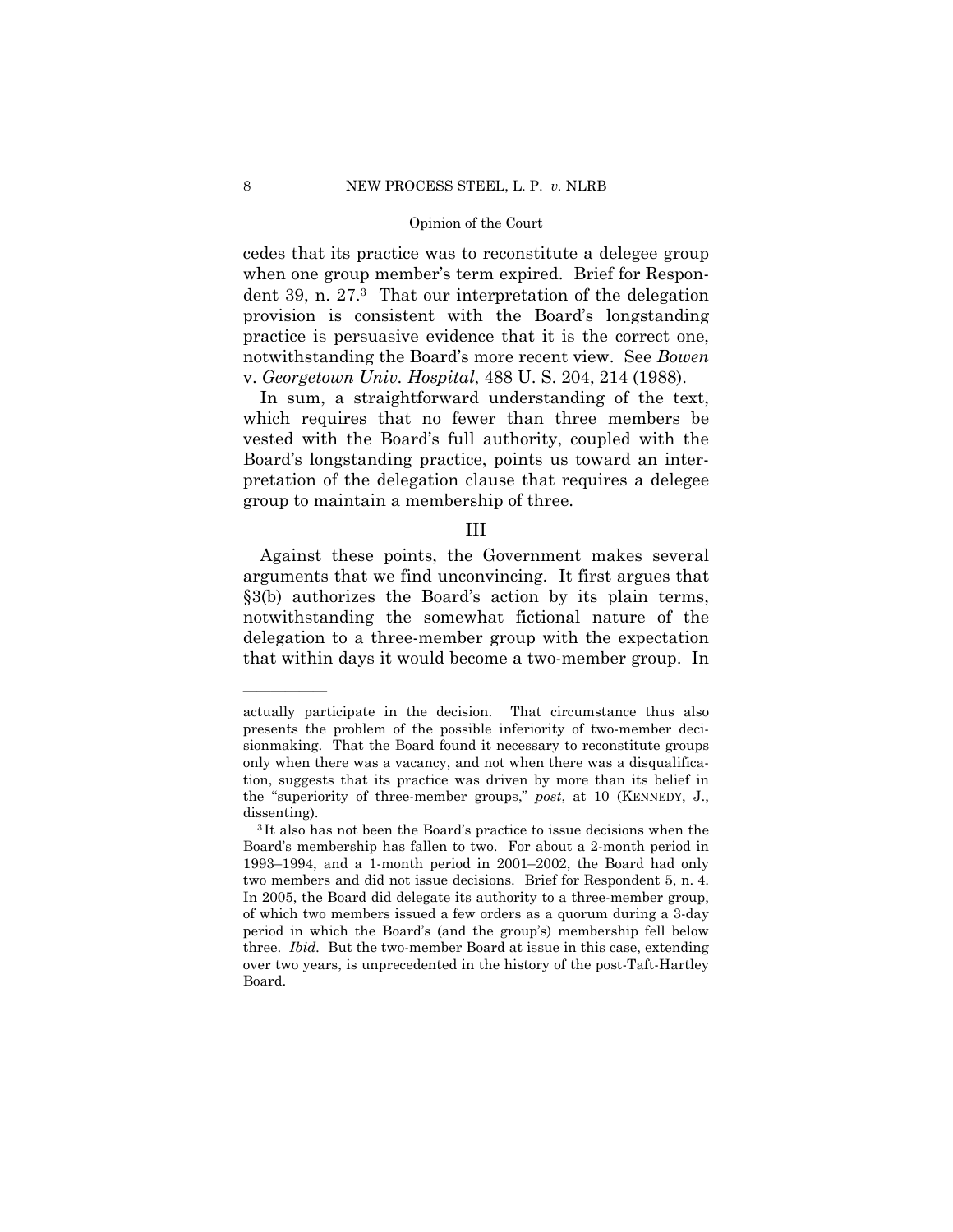particular, the Government contends the group quorum requirement and the vacancy clause together make clear that when the Board has delegated its power to a threemember group, "any two members of that group constitute a quorum that may continue to exercise the delegated powers, regardless whether the third group member . . . continues to sit on the Board" and regardless "whether a quorum remains in the full Board." Brief for Respondent 17; see also *id.*, at 20–23.

Although the group quorum provision clearly authorizes two members to act as a quorum of a "group designated pursuant to the first sentence"—*i.e.*, a group of at least three members—it does not, by its plain terms, authorize two members to constitute a valid delegee group. A quorum is the number of members of a larger body that must participate for the valid transaction of business. See Black's Law Dictionary 1370 (9th ed. 2009) (defining "quorum" as the "minimum number of members . . . who must be present for a deliberative assembly to legally transact business"); 13 Oxford English Dictionary 51 (2d ed. 1989) ("A fixed number of members of any body . . . whose presence is necessary for the proper or valid transaction of business"); Webster's New International Dictionary 2046 (2d ed. 1954) ("Such a number of the officers or members of any body as is, when duly assembled, legally competent to transact business"). But the fact that there are sufficient members participating to constitute a quorum does not necessarily establish that the larger body is properly constituted or can validly exercise authority.4 In

<sup>4</sup>Nor does failure to meet a quorum requirement necessarily establish that an entity's power is suspended so that it can be exercised by no delegee. The requisite membership of an organization, and the number of members who must participate for it to take an action, are two separate (albeit related) characteristics. Thus, although we reach the same result, we do not adopt the District of Columbia Circuit's equation of a quorum requirement with a membership requirement that must be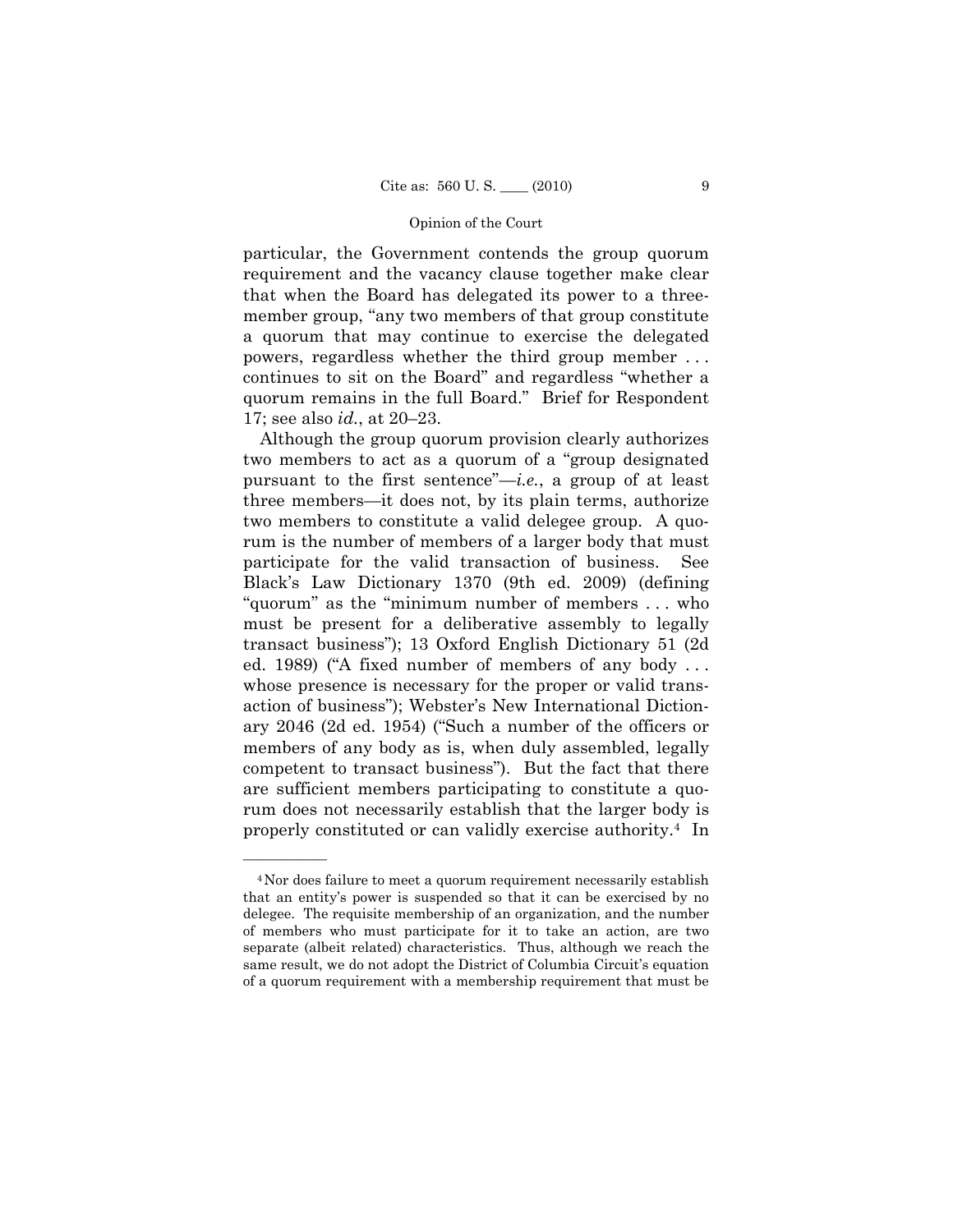other words, that only two members must participate to transact business in the name of the group, does not establish that the group itself can exercise the Board's authority when the group's membership falls below three.

The Government nonetheless contends that quorum rules "ordinarily" define the number of members that is both necessary and sufficient for an entity to take an action. Brief for Respondent 20. Therefore, because of the quorum provision, if "at least two members of a delegee group actually participate in a decision . . . that should be the end of the matter," regardless of vacancies in the group or on the Board. *Ibid.* But even if quorum provisions ordinarily provide the rule for dealing with vacancies—*i.e.*, even if they ordinarily make irrelevant any vacancies in the remainder of the larger body—the quorum provisions in §3(b) do no such thing. Rather, there is a separate clause addressing vacancies. The vacancy clause, recall, provides that "[a] vacancy in the Board shall not impair the right of the remaining members to exercise all of the powers of the Board." §153(b) (2006 ed.). We thus understand the quorum provisions merely to define the number of members who must participate in a deci-

satisfied or else the power of any entity to which the Board has delegated authority is suspended. See *Laurel Baye Healthcare of Lake Lanier, Inc.* v. *NLRB*, 564 F. 3d 469, 475 (2009) ("[T]he Board quorum provision establishes that the power of the Board to act exists [only] when the Board consists of three members. The delegee group's delegated power to act . . . ceases when the Board's membership dips below the Board quorum of three members" (citation omitted)). The Board may not, of course, itself take any action absent sufficient membership to muster a quorum (three), and in that sense a quorum requirement establishes a minimum membership level. Our conclusion that the delegee group ceases to exist once there are no longer three Board members to constitute the group does not cast doubt on the prior delegations of authority to nongroup members, such as the regional directors or the general counsel. The latter implicates a separate question that our decision does not address.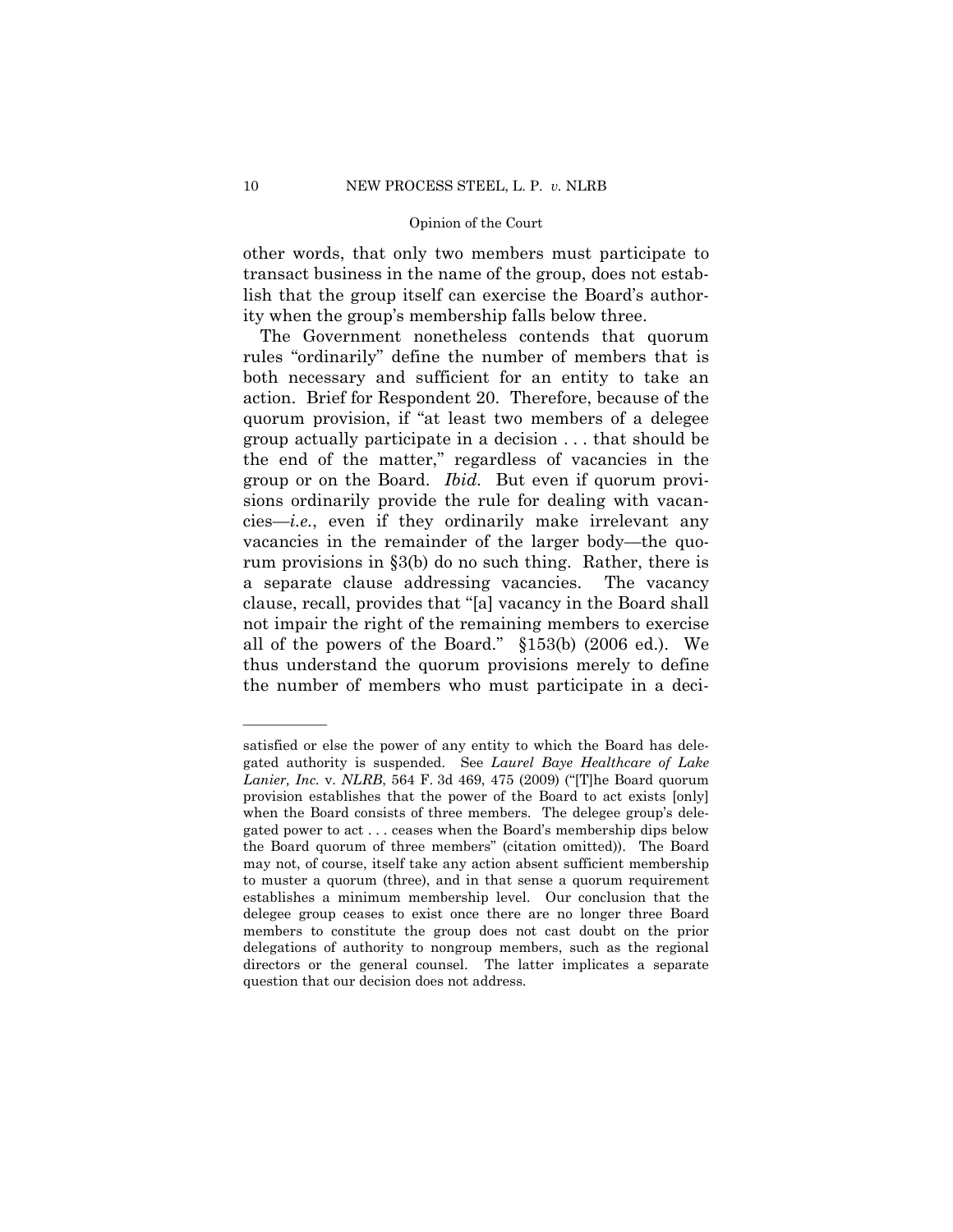sion, and look to the vacancy clause to determine whether vacancies in excess of that number have any effect on an entity's authority to act.

The Government argues that the vacancy clause establishes that a vacancy in the *group* has no effect. But the clause speaks to the effect of a vacancy in the *Board* on the authority to exercise the powers of the *Board;* it does not provide a delegee group authority to act when there is a vacancy in the group. It is true that any vacancy in the group is necessarily also a vacancy in the Board (although the converse is not true), and that a group exercises the (delegated) "powers of the Board." But §3(b) explicitly distinguishes between a group and the Board throughout, and in light of that distinction we do not think "Board" should be read to include "group" when doing so would negate for all practical purposes the command that a delegation must be made to a group of at least three members.

Some courts have nonetheless interpreted the quorum and vacancy provisions of §3(b) by analogizing to an appellate panel, which may decide a case even though only two of the three initially assigned judges remain on the panel. See *Photo-Sonics, Inc.* v. *NLRB*, 678 F. 2d 121, 122–123 (CA9 1982). The governing statute provides that a case may be decided "by separate panels, each consisting of three judges," 28 U. S. C. §46(b), but that a "majority of the number of judges authorized to constitute a court or panel thereof . . . shall constitute a quorum," §46(d). We have interpreted that statute to "requir[e] the inclusion of at least three judges in the first instance," but to allow a two-judge "quorum to proceed to judgment when one member of the panel dies or is disqualified." *Nguyen* v. *United States*, 539 U. S. 69, 82 (2003). But §46, which addresses the assignment of particular cases to panels, is a world apart from this statute, which authorizes the standing delegation of all the Board's powers to a small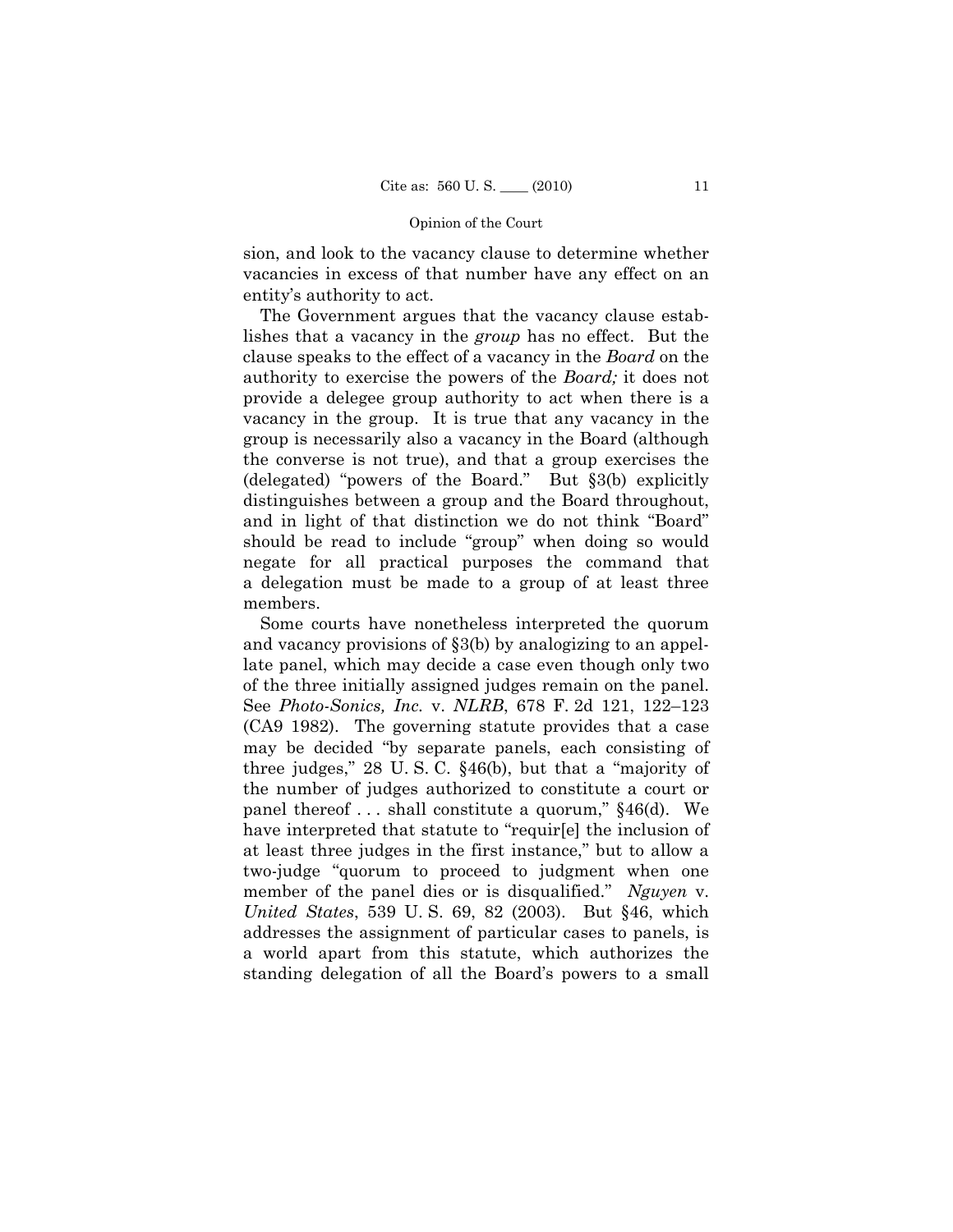group.5 Given the difference between a panel constituted to decide particular cases and the creation of a standing panel plenipotentiary, which will decide many cases arising long after the third member departs, there is no basis for reading the statutes similarly. Moreover, our reading of the court of appeals quorum provision was informed by the longstanding practice of allowing two judges from the initial panel to proceed to judgment in the case of a vacancy, see *ibid.*, and as we have already explained, the Board's practice has been precisely the opposite.

Finally, we are not persuaded by the Government's argument that we should read the statute to authorize the Board to act with only two members in order to advance the congressional objective of Board efficiency. Brief for Respondent 26. In the Government's view, Congress' establishment of the two-member quorum for a delegee group reflected its comfort with pre-Taft-Hartley practice, when the then-three-member Board regularly issued decisions with only two members. *Id.*, at 24. But it is unsurprising that two members regularly issued Board decisions prior to Taft-Hartley, because the statute then provided for a Board quorum of two. See 29 U. S. C. §153(b) (1946 ed.). Congress *changed* that requirement to a three-member quorum for the Board. As we noted above, if Congress had wanted to allow the Board to continue to operate with only two members, it could have kept the Board quorum requirement at two.6

<sup>&</sup>lt;sup>5</sup>In any event, if the analogy to the appellate courts were correct, then one might have to examine each Board decision individually. Petitioner's case was not initially assigned to a three-member panel and thereafter decided by two members after one member had retired. Instead, by the time petitioner's case came before the Board, Member Kirsanow had long departed. In practical terms, petitioner's case was both assigned to and decided by a two-member delegee group.<br><sup>6</sup>We have no doubt that Congress intended "to preserve the ability of

two members of the Board to exercise the Board's full powers, in limited circumstances," *post*, at 12, as when a two-member quorum of a prop-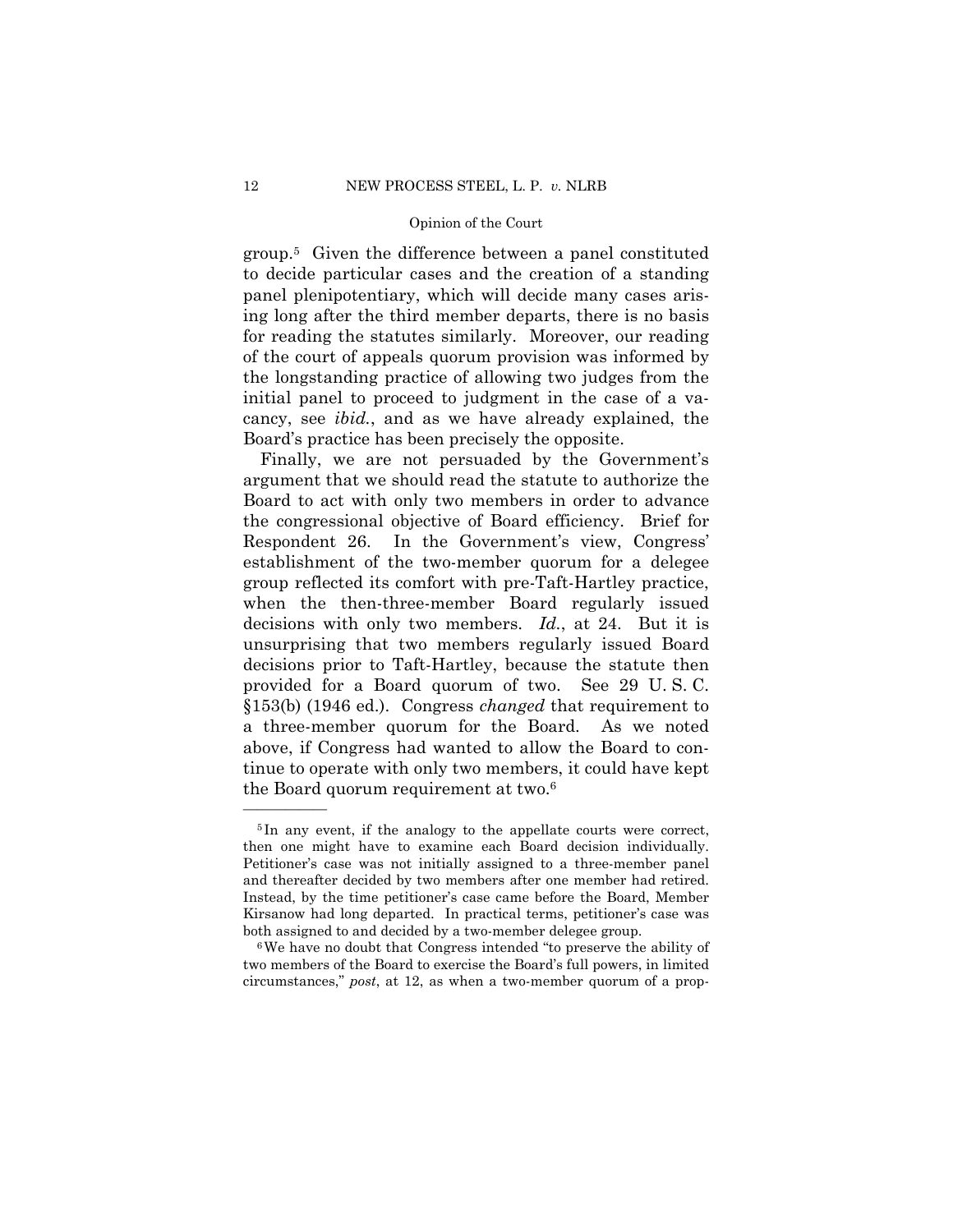Furthermore, if Congress had intended to allow for a two-member Board, it is hard to imagine why it would have limited the Board's power to delegate its authority by requiring a delegee group of at least three members. Nor do we have any reason to surmise that Congress' overriding objective in amending §3(b) was to keep the Board operating at all costs; the inclusion of the three-member quorum and delegation provisions indicate otherwise. Cf. Robert's Rules of Order §3, p. 20 (10th ed. 2001) ("The requirement of a quorum is a protection against totally unrepresentative action in the name of the body by an unduly small number of persons").

IV

In sum, we find that the Board quorum requirement and the three-member delegation clause should not be read as easily surmounted technical obstacles of little to no import. Our reading of the statute gives effect to those provisions without rendering any other provision of the statute superfluous: The delegation clause still operates to allow the Board to act in panels of three, and the group quorum provision still operates to allow any panel to issue a decision by only two members if one member is disqualified. Our construction is also consistent with the Board's longstanding practice with respect to delegee groups. We thus hold that the delegation clause requires that a delegee group maintain a membership of three in order to exercise the delegated authority of the Board.

We are not insensitive to the Board's understandable desire to keep its doors open despite vacancies.7 Nor are

erly constituted delegee group issues a decision for the Board in a particular case. But we doubt "Congress intended to preserve" the pre-Taft-Hartley practice of two members acting for the Board when the third seat was vacant, *post*, at 11, because it declined to preserve the pre-Taft-Hartley two-member Board quorum. 7Former Board members have identified turnover and vacancies as a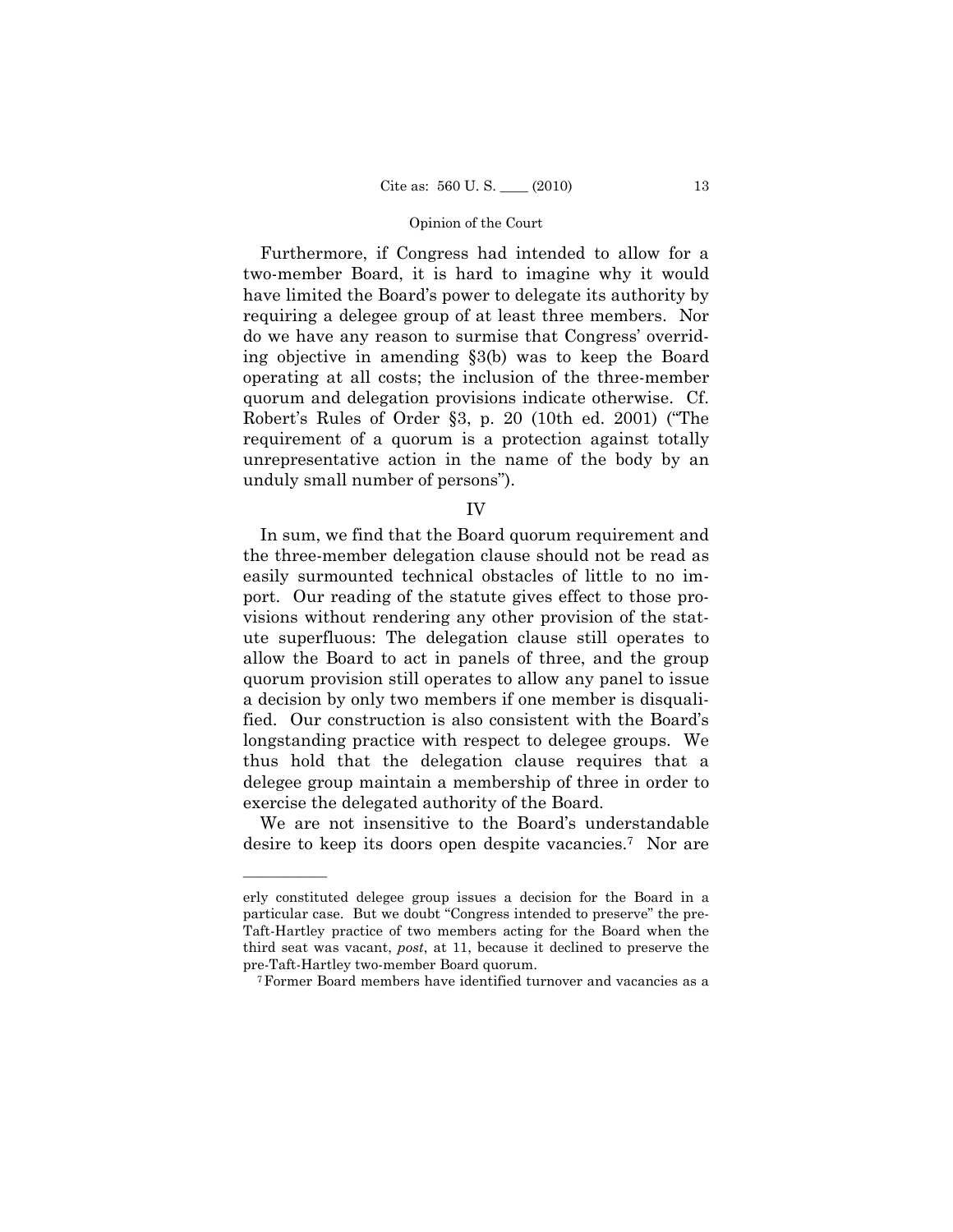we unaware of the costs that delay imposes on the litigants. If Congress wishes to allow the Board to decide cases with only two members, it can easily do so. But until it does, Congress' decision to require that the Board's full power be delegated to no fewer than three members, and to provide for a Board quorum of three, must be given practical effect rather than swept aside in the face of admittedly difficult circumstances. Section 3(b), as it currently exists, does not authorize the Board to create a tail that would not only wag the dog, but would continue to wag after the dog died.

The judgment is reversed, and the case is remanded for further proceedings consistent with this opinion.

*It is so ordered.* 

significant impediment to the operations of the Board. See Truesdale, Battling Case Backlogs at the NLRB, 16 Lab. Law. 1, 5 (2000) ("[I]t is clear that turnover and vacancies have a major impact on Board productivity"); Higgins, Labor Czars—Commissars—Keeping Women in the Kitchen—the Purpose and Effects of the Administrative Changes Made by Taft-Hartley, 47 Cath. U. L. Rev. 941, 953 (1998) ("Taft-Hartley's Achilles heel is the appointment process. . . . In the past twenty years . . . Board member turnover and delays in appointments and in the confirmation process have kept the Board from reaching its true potential").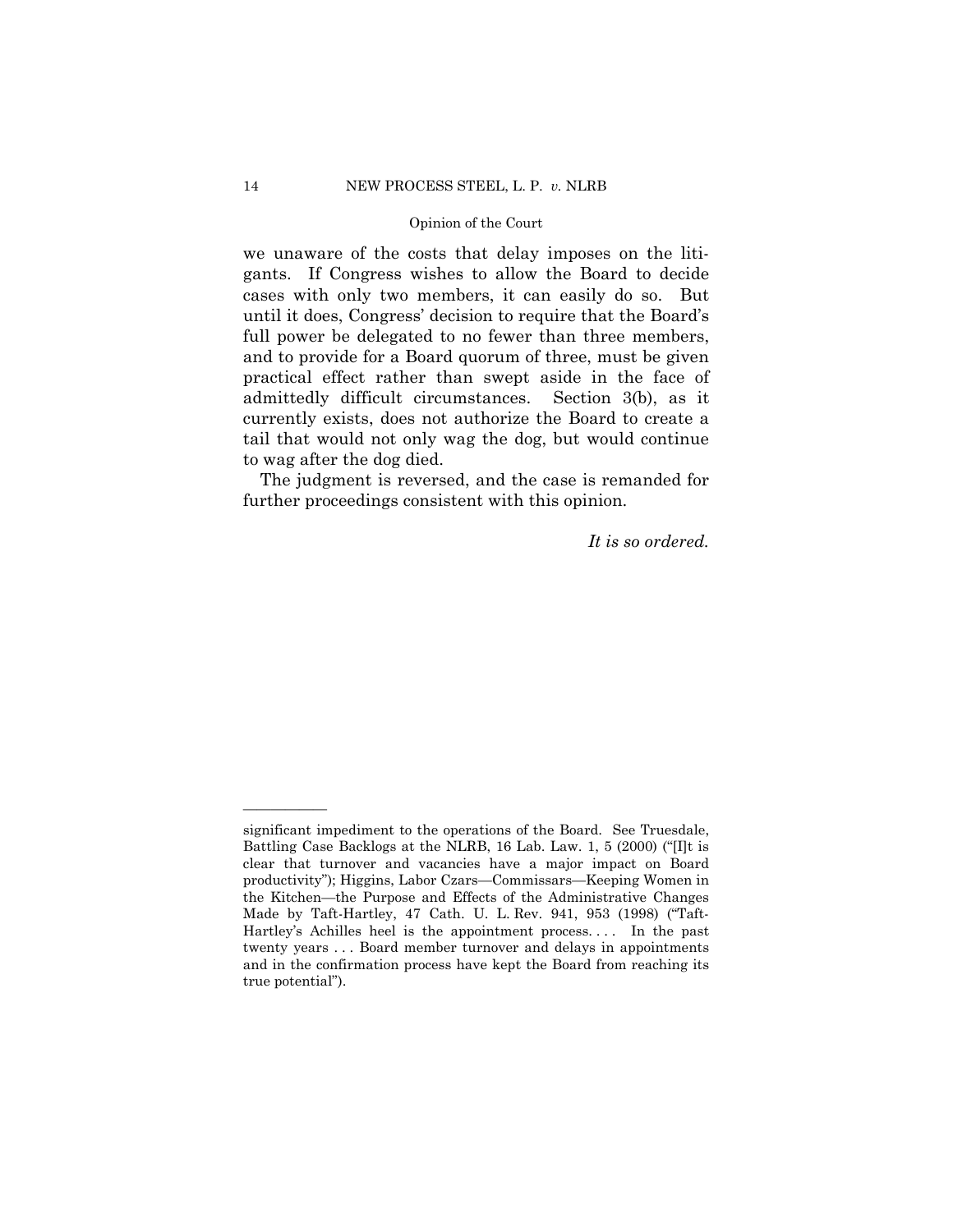### $\frac{1}{2}$  ,  $\frac{1}{2}$  ,  $\frac{1}{2}$  ,  $\frac{1}{2}$  ,  $\frac{1}{2}$  ,  $\frac{1}{2}$  ,  $\frac{1}{2}$ **SUPREME COURT OF THE UNITED STATES**

### $\frac{1}{2}$  ,  $\frac{1}{2}$  ,  $\frac{1}{2}$  ,  $\frac{1}{2}$  ,  $\frac{1}{2}$  ,  $\frac{1}{2}$ No. 08–1457

# NEW PROCESS STEEL, L.P., PETITIONER *v.*  NATIONAL LABOR RELATIONS BOARD

# ON WRIT OF CERTIORARI TO THE UNITED STATES COURT OF APPEALS FOR THE SEVENTH CIRCUIT

[June 17, 2010]

JUSTICE KENNEDY, with whom JUSTICE GINSBURG, JUSTICE BREYER, and JUSTICE SOTOMAYOR join, dissenting.

As of the day this case was argued before the Court, the National Labor Relations Board (Board), constituted as a five-member board, had operated with but two members for more than 26 months. That state of affairs, to say the least, was not ideal. This may be an underlying reason for the Court's conclusion. Despite the fact that the statute's plain terms permit a two-member quorum of a properly designated three-member group to issue orders, the Court holds that the two-member quorum lost all authority to act once the third member left the Board. Under the Court's holding, the Board was unauthorized to resolve the more than 500 cases it addressed during those 26 months in the course of carrying out its responsibility "to remove obstructions to the free flow of commerce" through "the promotion of industrial peace." *NLRB* v. *Fansteel Metallurgical Corp.*, 306 U. S. 240, 257 (1939). This result is removed even farther from the ideal and from congressional intent, as revealed in the statutory design. So it is hard to make the case that the Court's interpretation of the statute either furthers its most evident purposes or leads to the more sensible outcome.

Indeed, in my view, the objectives of the statute, which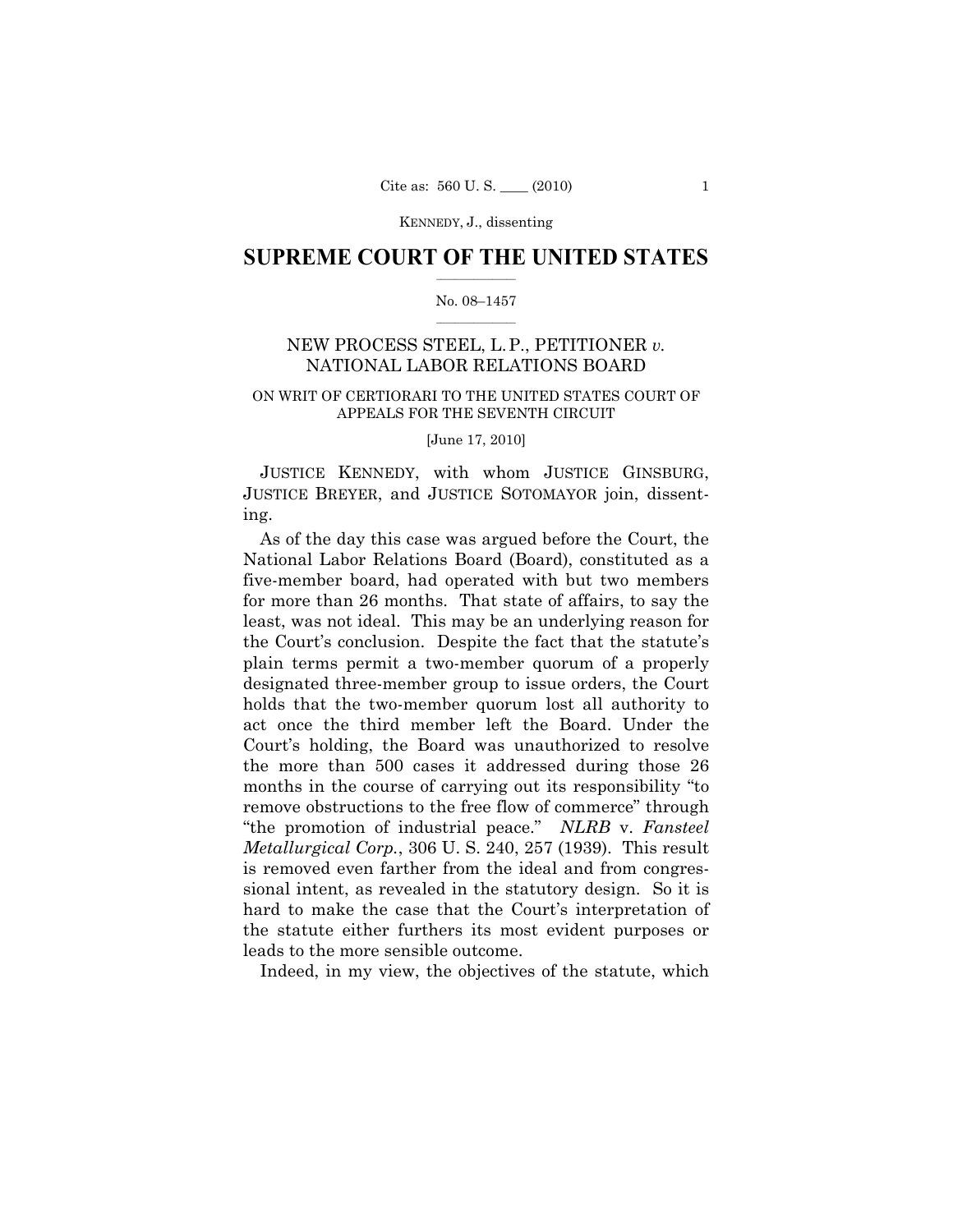must be to ensure orderly operations when the Board is not at full strength as well as efficient operations when it is, are better respected by a statutory interpretation that dictates a result opposite to the one reached by the Court. And in all events, the outcome of the case is but a check on the accuracy of the textual analysis; and here the text of the statute, which must control, does not support the holding of the Court. These reasons, and those to be further discussed, inform this respectful dissent.

I

The Board, by statute, consists of five members. 29 U. S. C. §153(a). Section 153(b) provides a mechanism in which the Board can delegate all of its powers to a threemember group. As relevant here, the statute consists of three parts. First, a delegation clause:

"The Board is authorized to delegate to any group of three or more members any or all of the powers which it may itself exercise."

Then, a vacancy clause:

"A vacancy in the Board shall not impair the right of the remaining members to exercise all of the powers of the Board . . . ."

And finally, immediately following the vacancy clause, are the Board and group quorum provisions:

"[A]nd three members of the Board shall, at all times, constitute a quorum of the Board, except that two members shall constitute a quorum of any group designated pursuant to the first sentence hereof."

As the Court acknowledges, *ante,* at 4, the threemember group of Members Liebman, Schaumber, and Kirsanow were a "group designated pursuant to the first sentence" of §153(b). As such, a two-member quorum of that group had statutory authorization to issue orders;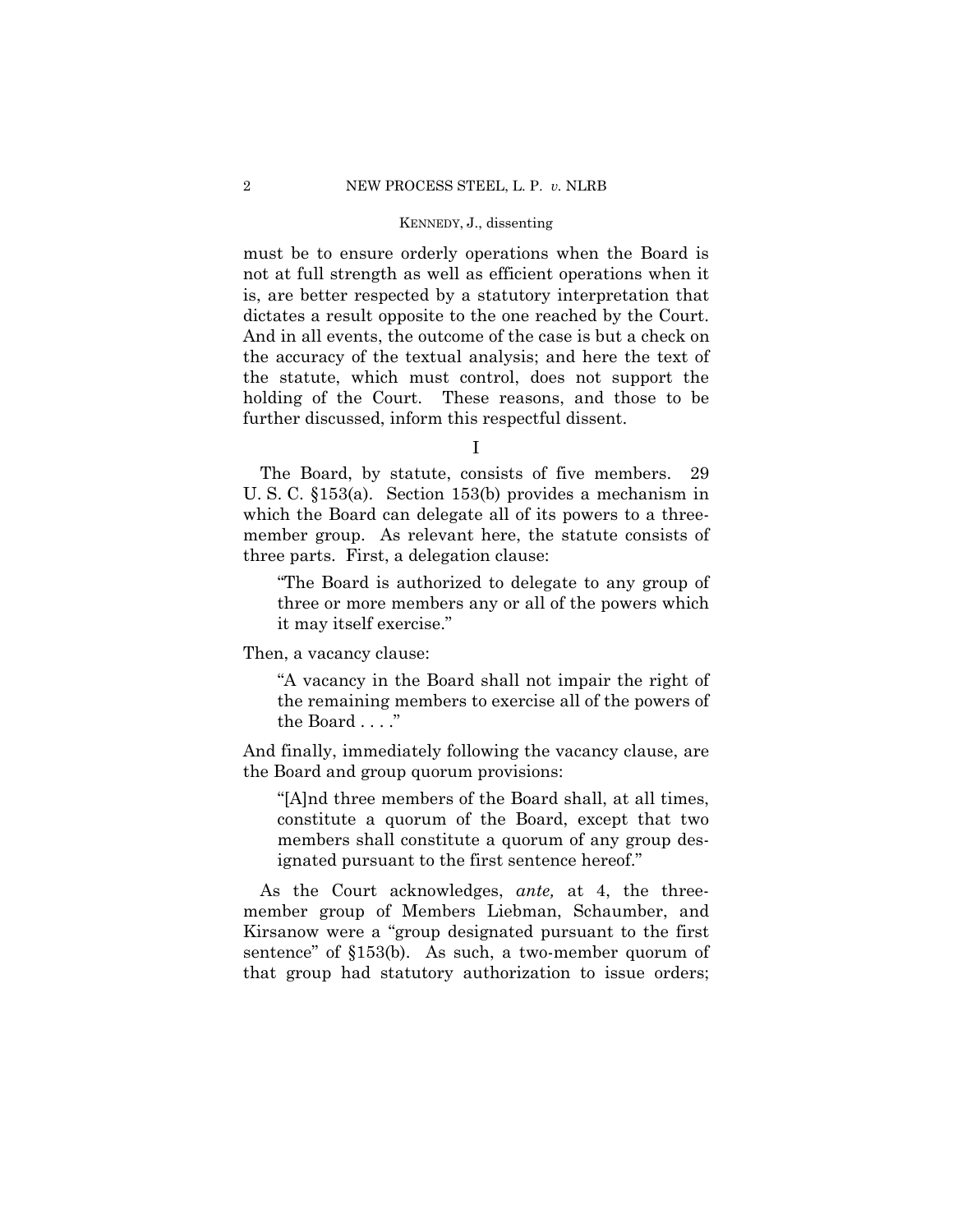and that is precisely what Members Liebman and Schaumber did. Because the group was properly designated under §153(b) and a two-member quorum of the group was authorized to act under the statute's plain terms, its actions were lawful. See *Connecticut Nat. Bank*  v. *Germain*, 503 U. S. 249, 253–254 (1992) ("[I]n interpreting a statute a court should always turn first to one, cardinal canon before all others.... [C]ourts must presume that a legislature says in a statute what it means and means in a statute what it says").

Nothing in the statute suggests that a delegation to a three-member group expires when one member's seat becomes vacant, as the Court holds today. In other contexts, it is settled law that a vacancy in a delegee group does not void the initial delegation. See *Nguyen* v. *United States*, 539 U. S. 69, 82 (2003) (concerning vacancies in three-member panels of the courts of appeals). Any doubt on that point should be resolved by this specific statutory instruction: "A vacancy in the Board shall not impair the right of the remaining members to exercise all of the powers of the Board." Members Liebman and Schaumber were exercising the powers of the Board as its remaining members; yet the Court today holds that the vacancy impaired their right to exercise those powers in hundreds of cases. That conclusion is contrary to the statutory mandate.

By its holding, the Court rejects a straightforward reading that it acknowledges is "textually permissible." *Ante,*  at 6. It does so because, in its view, it is "structurally implausible." *Ante,* at 6−7. But the only textually permissible reading of §153(b) authorizes a two-member quorum of a delegee group to issue orders, as was done here; and in any event there is no structural implausibility in reading the statute according to its plain terms.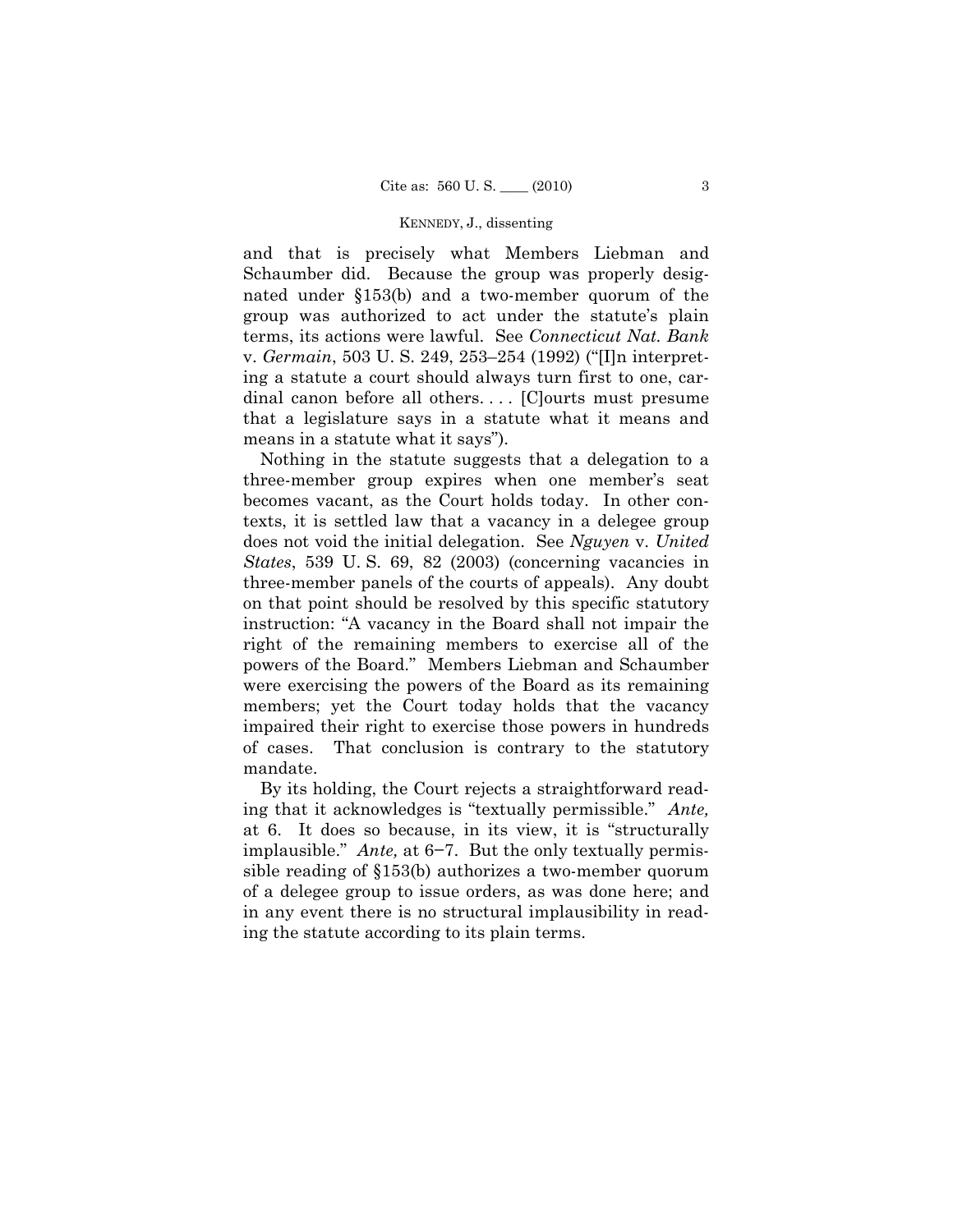### II

The Court reads the statute to require a delegee group to maintain three members. Unable to find this requirement in the statute's text, the Court gives three reasons for its interpretation. Those reasons do not withstand scrutiny.

# A

The first reason the Court gives for its interpretation is that reading the statute to require a delegee group to maintain three members "is the only way to harmonize and give meaningful effect to all of the provisions in" §153(b). *Ante*, at 5. This is not so. But it should be further noted that the argument advanced by the Court is not that the Government's interpretation of the statute renders any provision superfluous or without a role to play in the statutory scheme. Instead, the Court surmises that certain provisions would not have "meaningful," "material," or "practical" effect, *ante*, at 5, 6, 14. But that is just to say that the Court has determined, in its own judgment, that some provisions should have a greater role than provided by the text of the statute.

The Government's reading of the statute does not render any clause meaningless. The full Board must have three or more members in order to conduct any business, including delegating its authority to a three-member group, as required under the Board quorum provision. This provision applies "at all times" to the Board acting as a whole. Two members of the Board could not conduct any business unless they were previously designated by the full Board as members of a delegee group with such authority. Any delegation of the Board's authority must be to at least three members, as required by the delegation clause. Any group to which the Board has properly delegated its authority must have two members present to act, as required by the group quorum provision. This reading gives the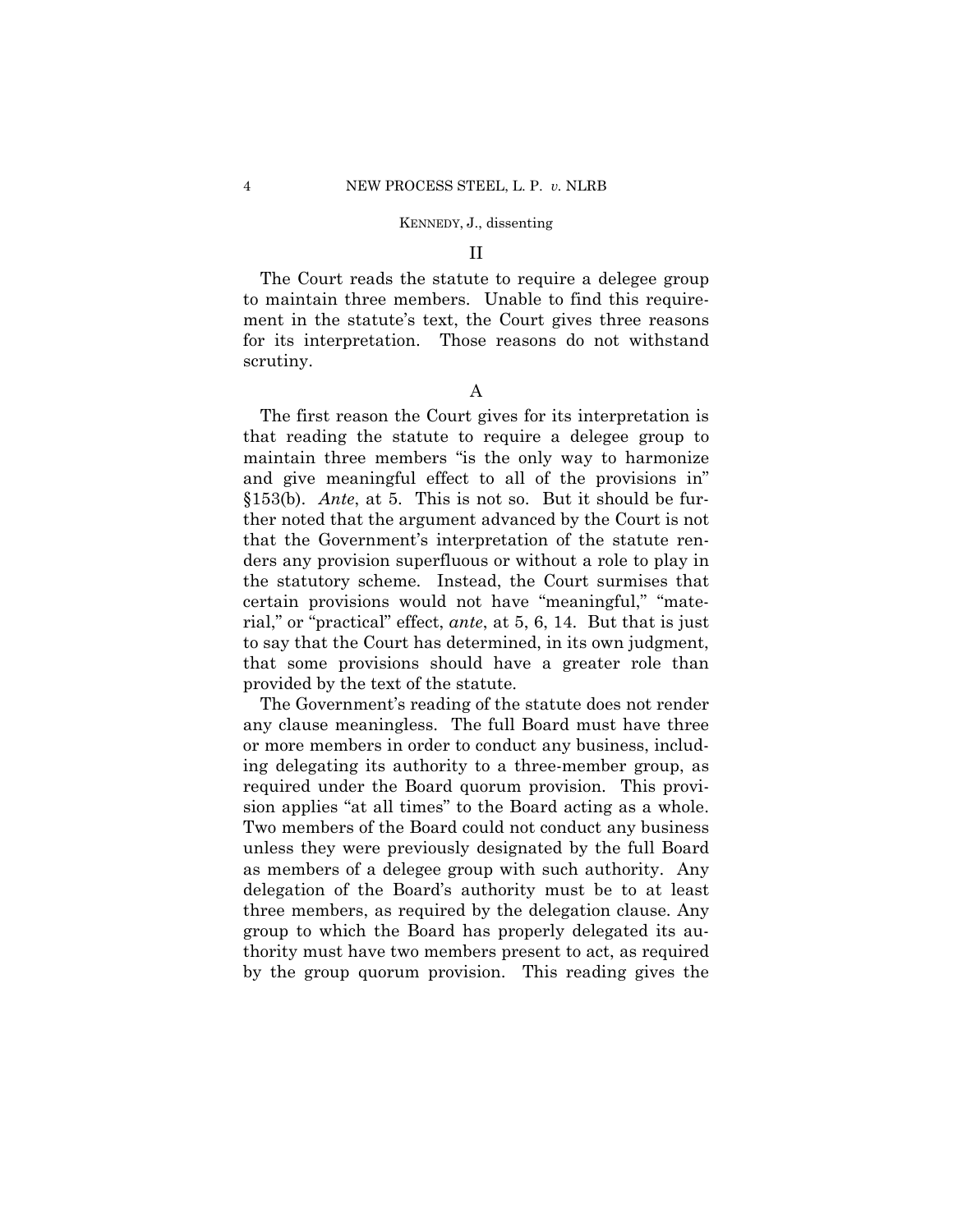delegation clause and each of the quorum provisions independent meaning.

Where two members act as a quorum of a group, the statute (unlike the Court) is indifferent to the reason for the third member's absence, be it illness, recusal, or vacancy. The Court would hold that two members of a group can act as a quorum so long as the third's absence is not due to a vacancy; yet the vacancy clause makes it clear that the authority of Board "members" to act shall not be impaired by vacancies. The clause includes all members, including those acting as part of three-member groups.

The Court in effect would rewrite the group quorum provision to say, "two members shall constitute a quorum of any group [unless the third member's absence is due to a vacancy]." Even if the statute said nothing about vacancies, this would be a misreading of the quorum provision. A "quorum" is the "minimum number of members . . . who must be present for a deliberative assembly to legally transact business." See Black's Law Dictionary 1370 (9th ed. 2009) (hereinafter Black's). As the Court has made clear in the past, quorum requirements are generally indifferent to the reasons underlying any particular member's absence. See *Nguyen*, 539 U. S., at 82.

For instance, the Court has previously discussed a statute governing the delegation of power to three-member panels of the federal courts of appeals. *Ibid.* That statute provides: "A majority of the number of judges authorized to constitute a court or panel thereof . . . shall constitute a quorum." 28 U. S. C. §46(d). While the statute makes no mention of vacancies, the Court had little trouble concluding that the statute "permits a quorum to proceed to judgment when one member of the panel dies or is disqualified." *Nguyen, supra,* at 82. The Court today offers to distinguish *Nguyen* as being "informed by the longstanding practice of allowing two judges from the initial panel to proceed to judgment in the case of a vacancy."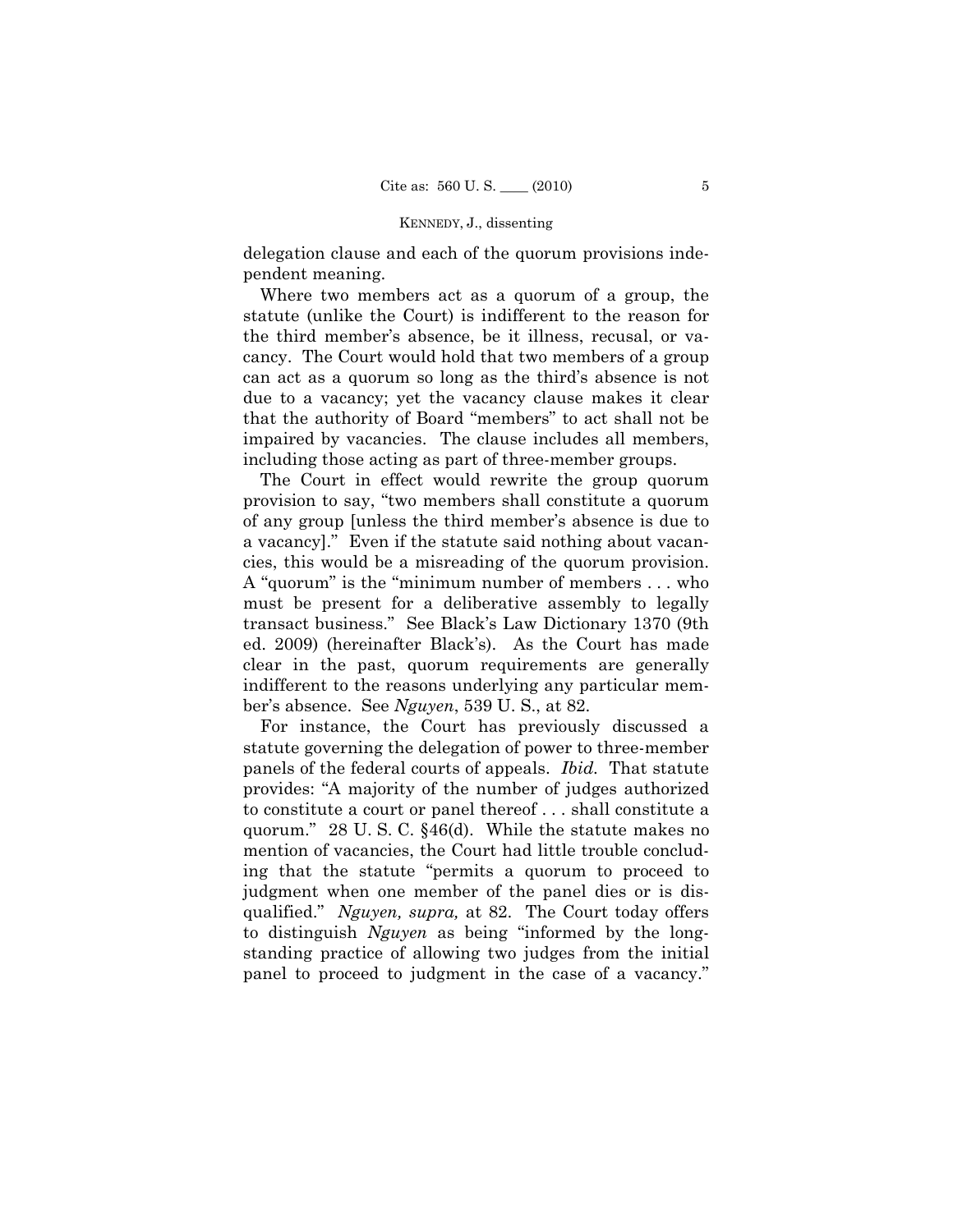*Ante,* at 12. But there was little if any reliance on any such practice in *Nguyen*. In noting that its conclusion was a matter of "settled law," the Court relied on the text of the statute and a single case that itself looked directly to the statutory text of §46(d). *Nguyen, supra,* at 82 (citing *United States* v. *Allied Stevedoring Corp.,* 241 F. 2d 925, 927 (CA2 1957) (L. Hand, J.)).

If the group quorum provision leaves any room for doubt that it applies in cases of vacancy, its application is made clearer by the vacancy clause itself. That clause states in unequivocal terms that "[a] vacancy in the Board shall not impair the right of the remaining members to exercise all of the powers of the Board." §153(b). The Court makes much of the fact that the statute refers to a vacancy in the "Board" rather than in a "group." But the former category subsumes the latter. That is, the phrase "[a] vacancy in the Board" covers the entire universe of instances in which there may be a vacancy in a group, because all group members are Board members.

The Court counters that the vacancy clause "speaks to the effect of a vacancy in the *Board* on the authority to exercise the powers of the *Board*," *ante,* at 11, as opposed to a vacancy in a group. But the Court's abridged restatement of the vacancy clause suffers from a critical imprecision. The Court's point would be well taken if the vacancy clause stated that "a vacancy in the Board shall not affect the power of the Board to operate." But the clause instead states that "[a] vacancy in the Board shall not impair the right of the remaining members to exercise all of the powers of the Board." Delegee groups consist of members exercising the powers of the Board. This clause thus instructs that a vacancy in the Board shall not impair the right of members to exercise the Board's powers, an authority that members of delegee groups possess. But under the Court's reading, vacancies in the Board will often impair the right of the remaining members to exer-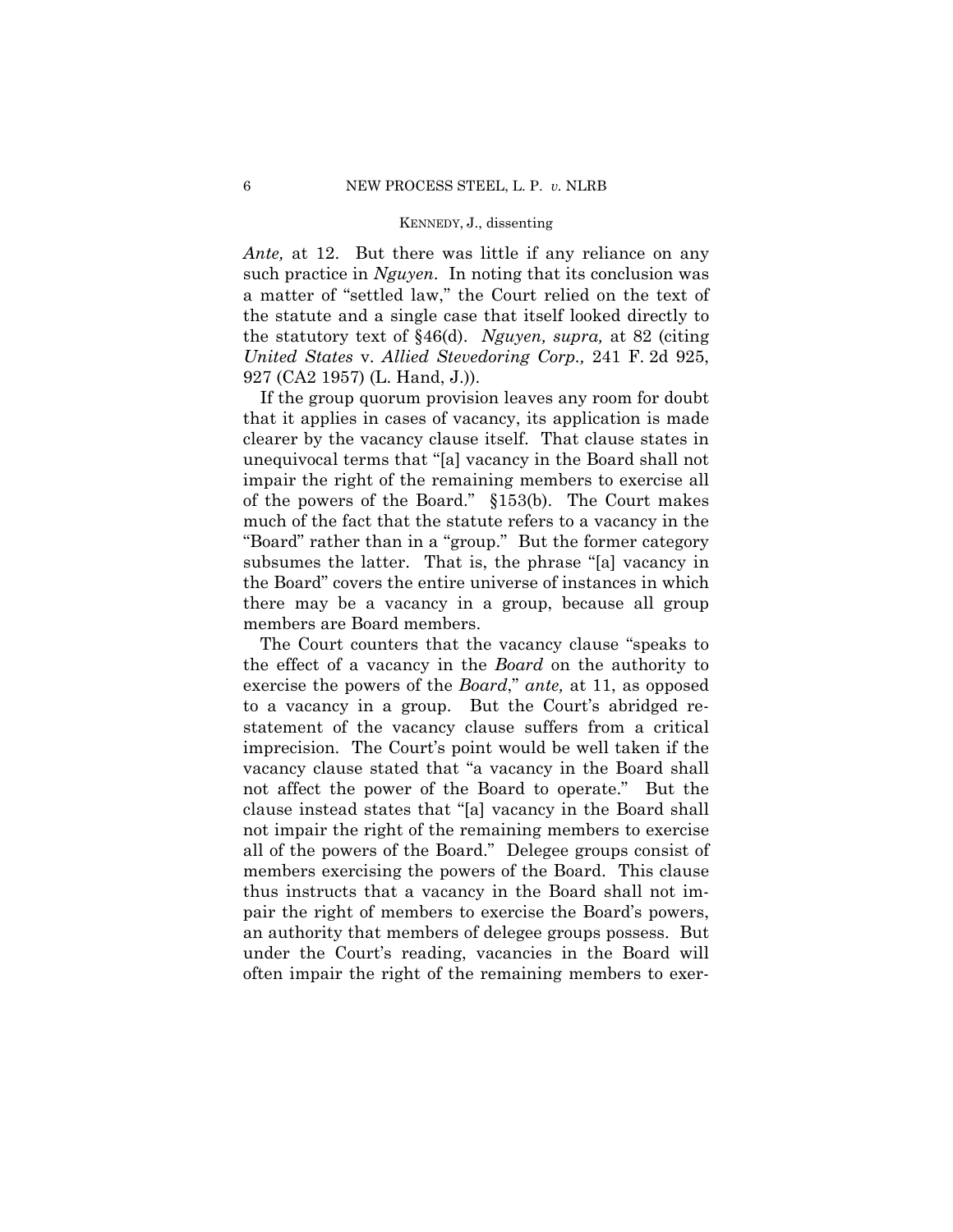cise the powers of the Board, notwithstanding the explicit statutory command to the contrary.

In an effort to avoid the mandates of the group quorum provision, as buttressed by the vacancy clause, the Court relies on the delegation clause. The Court reads the clause as requiring a delegee group to maintain three members in order for its authority to remain intact. In my respectful submission, this reading of the statute, in which any vacancy in a delegee group somehow invalidates the delegation itself, has no textual basis. Contrary to the Court's and petitioner's assertions, the delegation clause is not rendered unimportant under the Government's interpretation. The delegation clause establishes what is required for delegation in the first instance, while the vacancy clause and the group quorum provision allow the delegee group to proceed in the event that a member's term expires or a member resigns.

Congress could have required a delegee group to maintain three members, but it did not do so; instead, it included a vacancy clause that is an explicit rejection of such a requirement. That is no doubt why the Court's reading has not been adopted by the five Courts of Appeals to have rejected its result. See *Teamsters Local Union No. 523* v. *NLRB*, 590 F. 3d 849 (CA10 2009); *Narricot Indus., L. P.*  v. *NLRB*, 587 F. 3d 654 (CA4 2009); *Snell Island SNF LLC* v. *NLRB*, 568 F. 3d 410 (CA2 2009); 564 F. 3d 840 (CA7 2009); *Northeastern Land Servs., Ltd.* v. *NLRB*, 560 F. 3d 36 (CA1 2009). While one court of appeals reached the same result as the Court, it too did not adopt the Court's reasoning that a delegee group must maintain three members. *Laurel Baye Healthcare of Lake Lanier, Inc.* v. *NLRB*, 564 F. 3d 469, 472−473 (CADC 2009) ("[T]his delegee group may act with two members so long as the Board quorum requirement is, 'at all times,' satisfied").

The Court's reasons for nonetheless reading this re-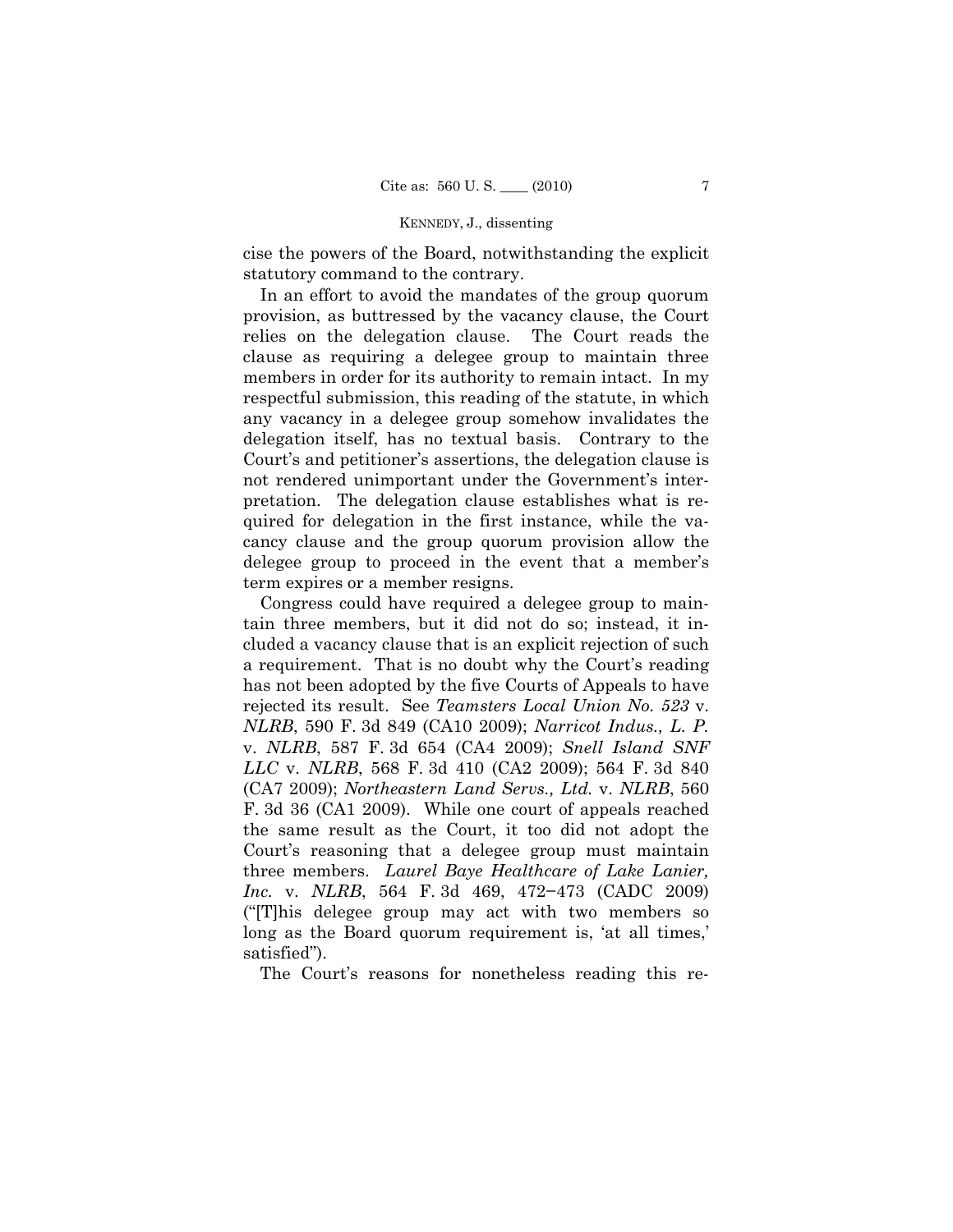quirement into the statutory text bring me to its second point.

#### B

The Court's textual arguments in the end reduce to a single objection: The Government's reading of §153(b) allows two Board members to act as the full Board, thereby eviscerating the requirement that the Board only operate with a three-member quorum (or as three-member panels). This animates the Court's second reason for departing from the statutory text, as the Court suggests that had Congress "intended to authorize two members alone to act for the Board on an ongoing basis, it could have said so in straightforward language." *Ante,* at 7. But Congress undoubtedly permitted two members to act for the Board: Even under the Court's interpretation, two members are authorized to exercise the full powers of the Board so long as they are part of a delegee group that has fallen to two members due to any reason other than vacancy. *Ante*, at 13 ("[T]he group quorum provision still operates to allow any panel to issue a decision by only two members if one member is disqualified").

The Court's complaint, then, cannot be that Congress did not intend two members to exercise the powers of the Board; it must be that Congress did not intend to allow two members to do so for protracted periods of time. The Court is likely correct that Congress did not expect a twomember quorum to operate as the Board for extended periods, but unintended consequences are typically the result of unforeseen circumstances. And it should be even more evident that Congress did not intend the Board to cease operating entirely for an extended period of time, as the Court's interpretation of §153(b) now ordains. Members Liebman and Schaumber issued more than 500 opinions when they operated as a two-member quorum of a properly designated group: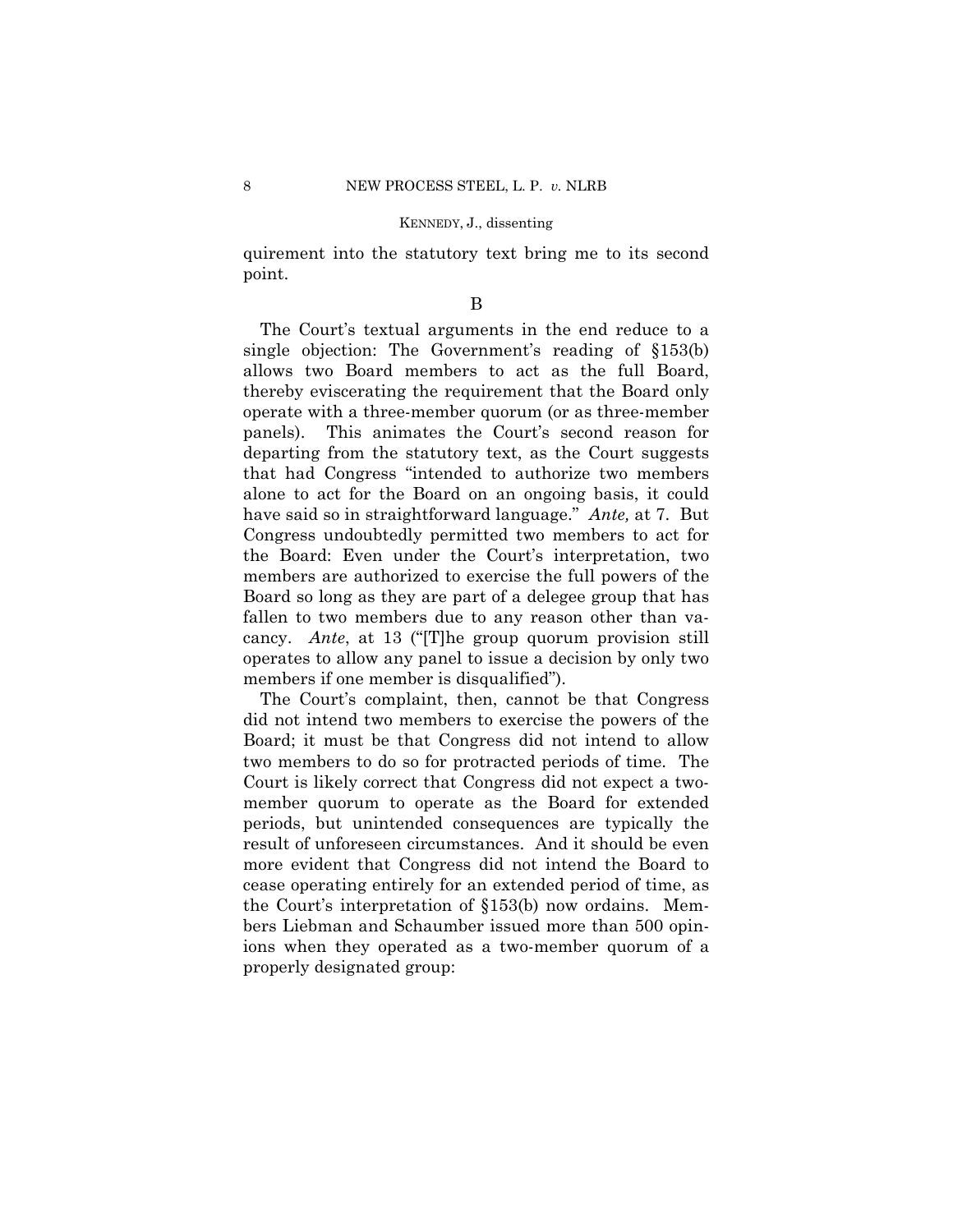"Those decisions resolved a wide variety of disputes over union representation and allegations of unfair labor practices, including cases involving employers' discharges of employees for exercising their statutory rights; disputes over secret ballot elections in which employees voted to select a union representative; protests over employers' withdrawal of recognition from union representatives designated by employees; refusals by employers or unions to honor their obligation to bargain in good faith; and challenges to the requirement that employees pay union dues as a condition of employment." Brief for Respondent 6−7 (footnotes omitted).

The Court's objection, that Congress could have been more explicit if it wanted two members to operate as the Board, is misplaced. There is nothing inconsistent about Congress preferring Board decisions to be made by three members and advancing that preference through statutory requirements, while at the same time providing exceptions for suboptimal circumstances, such as those presented here. Quorum provisions do not express the legislature's judgment about the optimal number of members that should be present to transact business; they set a floor that, while less than ideal, provides a minimum number of participants necessary to protect "against totally unrepresentative action." Robert's Rules of Order §3, p. 16 (rev. ed. 1970).

One likely reason Congress did not permit the Board to delegate its authority to two-member groups in the first instance is that Congress wanted to avoid two-member groups in the mine run of cases. Congress' statutory scheme achieved that goal, as the Court's review of the Board's historical practices aptly demonstrates. *Ante,* at 7−8. Congress nonetheless provided for two-member quorums to operate in extraordinary circumstances, where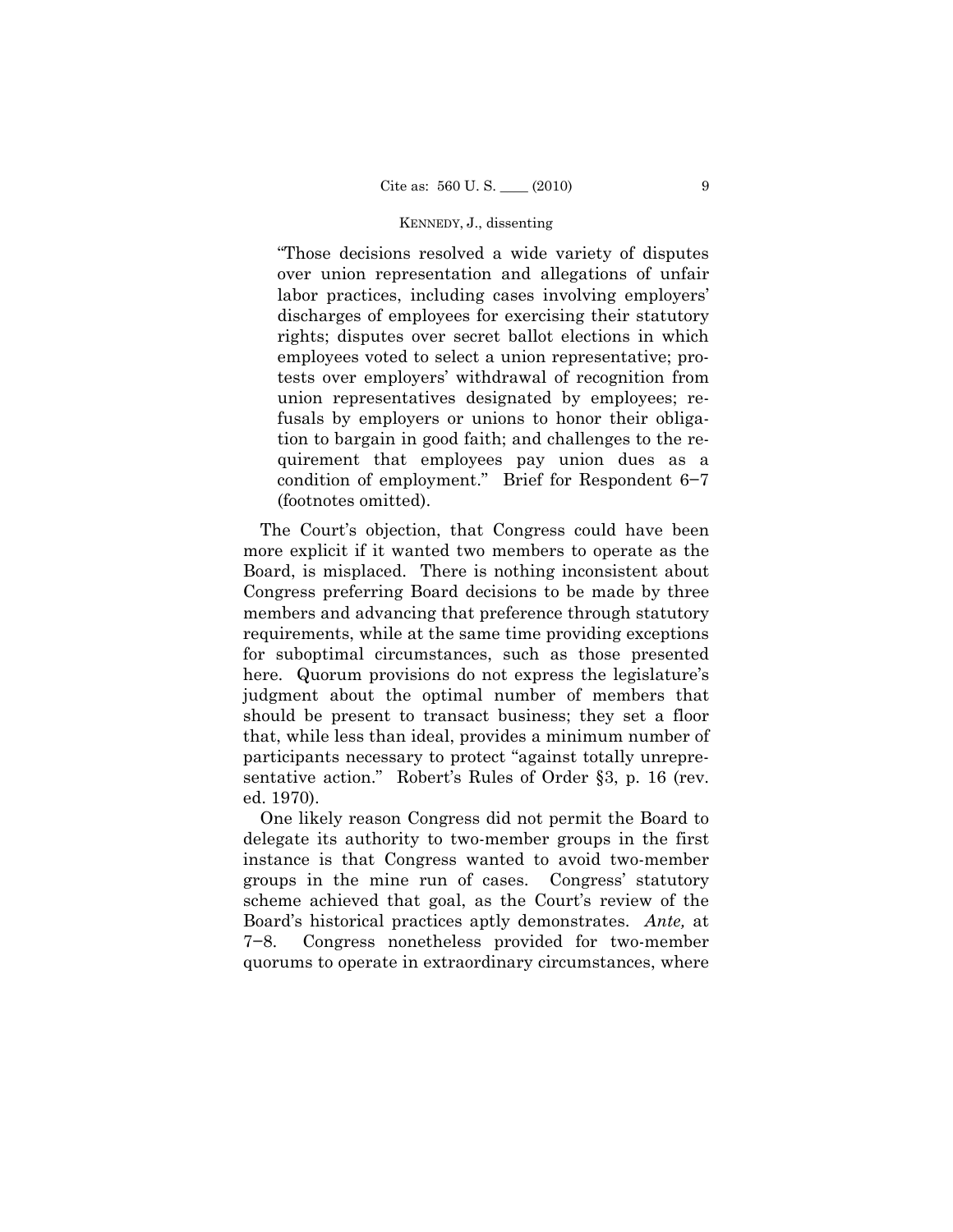the Board has exercised its discretion to delegate its authority to a particular three-member group, and one member of such a group is unavailable for whatever reason. The Board's delegation to a three-member group that ultimately dwindled to two was a thoughtful and considerate exercise of its reasonable discretion when it was confronted with two imperfect alternatives.

During the past two years, events have turned what Congress had undoubtedly thought would be an extraordinary circumstance into an ordinary one, through no fault of the Board. That is no reason to dispense with the statutory regime that is prescribed when these circumstances arise, even when they unexpectedly persist.

 $\mathcal{C}$ 

The Court's final reason for its interpretation is the Board's longstanding practice of reconstituting panels whenever they drop below three members due to a vacancy. But see *Photo-Sonics, Inc.* v. *NLRB*, 678 F. 2d 121, 122−123 (CA9 1982) (upholding decision from a twomember delegee group after third member retired). The commonsense conclusion from this practice, however, is that the Board respects the superiority of three-member groups to two-member quorums of those groups. That the Board reconstitutes its panels to include three members does not demonstrate that a two-member group lacks the authority to act when recomposition is not an option.

The Court is mistaken, then, when it suggests that, if two-member quorums were permissible, the Board would have a practice of allowing two-member quorums to persist without reconstituting panels. Persuasive authority shows the contrary to be true. In 2003, the Office of Legal Counsel advised that two members can operate as a quorum of a properly designated group, even if the other seats on the Board are vacant. The Board agreed to be bound by that opinion. See Dept. of Justice, Office of Legal Counsel,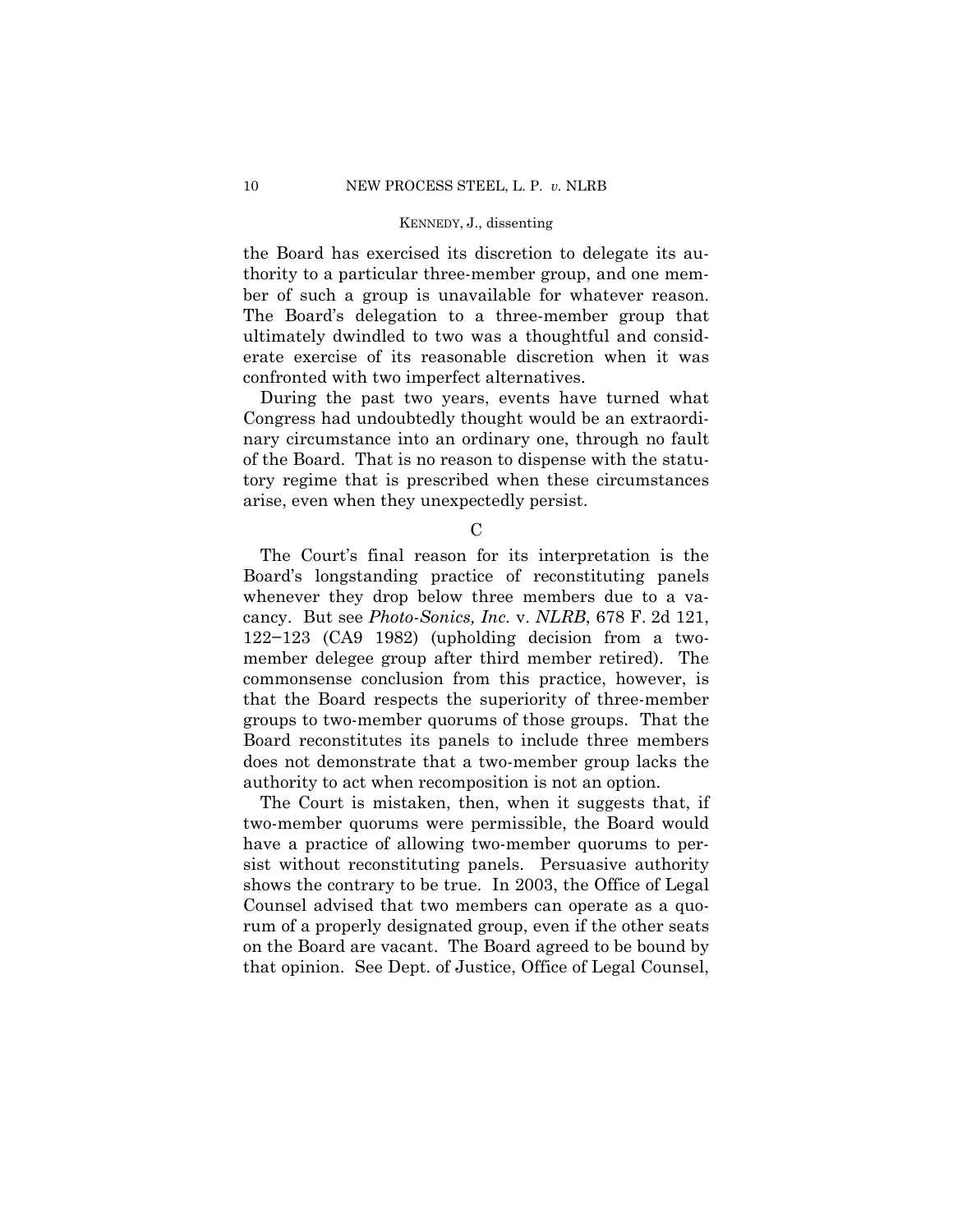Quorum Requirements, App. to Brief for Respondent 1a−3a. Six months later, Board Member Acosta resigned. See NLRB Bulletin, Ronald Meisburg Receives Recess Appointment From President Bush to be NLRB Member (Dec. 29, 2003). Despite OLC's opinion and the Board's position that two-member quorums could exercise the full powers of the Board, the Board prudently reconstituted each three-member panel on which Member Acosta served before his departure because there were enough members of the Board to do so. Its own prudent actions should not be used as a reason to strip the Board of a statutory power.

And a further instructive history comes from the practices of the original Board, before the 1947 Taft-Hartley Act. The Wagner Act of 1935, 49 Stat. 451, provided for a three-member Board and contained a vacancy provision similar to the one found in §153(b): "A vacancy in the Board shall not impair the right of the remaining members to exercise all the powers of the Board, and two members of the Board shall, at all times, constitute a quorum." §3(b), 49 Stat. 451. Under this statutory grant of authority, from 1935 to 1947 a two-member quorum of the Board operated during three separate periods when the third seat was vacant, issuing nearly 500 two-member decisions during such times. Those two-member Boards issued 3 published decisions in 1936 (reported at 2 N. L. R. B. 198−240); 237 published decisions in 1940 (reported at 27 N. L. R. B. 1–1395 and 28 N. L. R. B. 1–115); and 225 published decisions in 1941 (reported at 35 N. L. R. B. 24−1360 and 36 N. L. R. B. 1−45); see also Brief for Respondent 3, n. 1.

Congress intended to preserve this practice when it enacted the Taft-Hartley Act in 1947. The purpose of the Taft-Hartley amendment was to increase the Board's efficiency by permitting multiple three-member groups to exercise the full powers of the Board. See S. Rep. No. 105,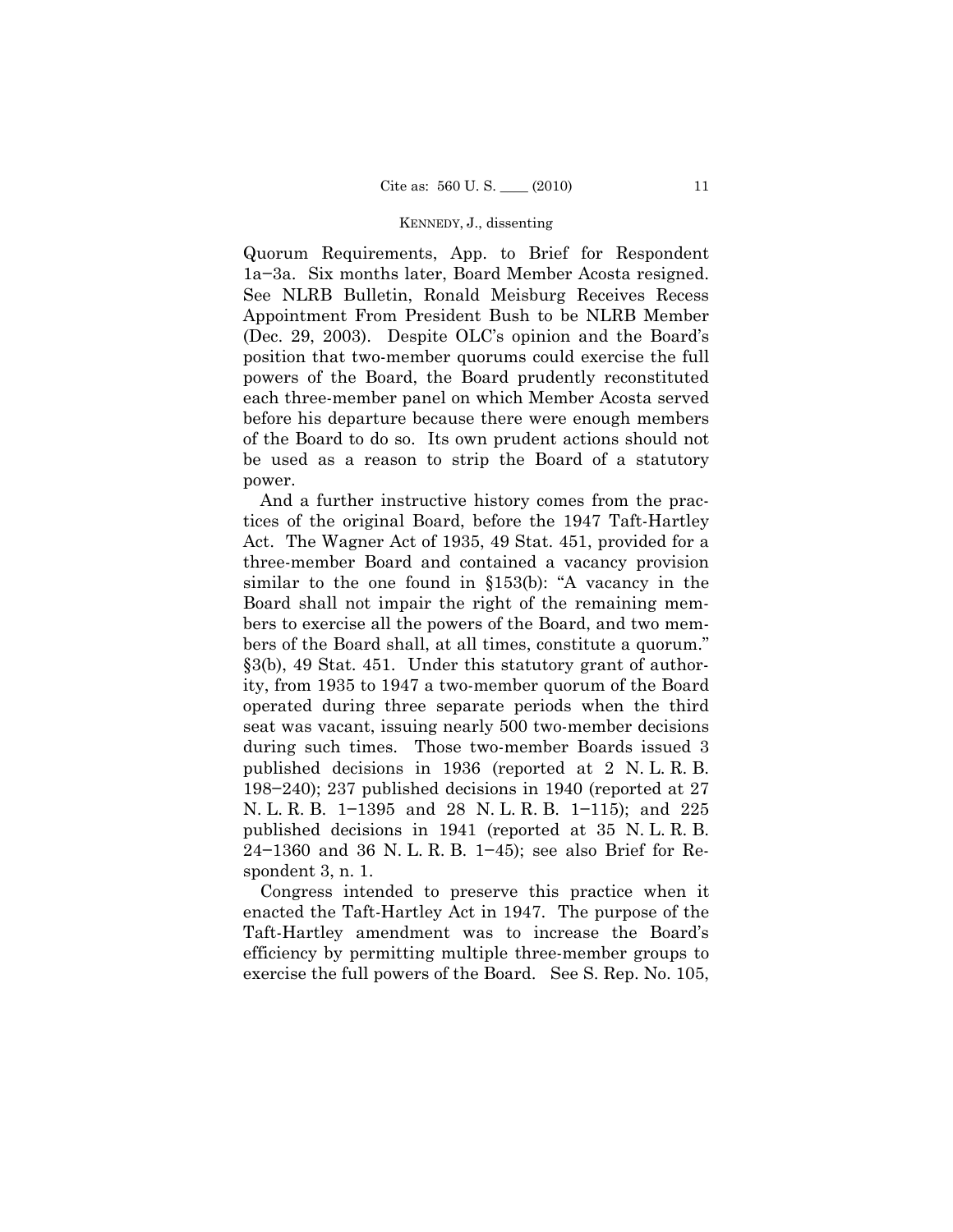80th Cong., 1st Sess., 8 (1947) ("The expansion of the Board . . . would permit it to operate in panels of three, thereby increasing by 100 percent its ability to dispose of cases expeditiously"). In furtherance of that objective, the new statutory language in §153(b) complements the congressional intent to preserve the ability of two members of the Board to exercise the Board's full powers, in limited circumstances, by permitting the Board to delegate "any or all" of its powers "to any group of three or more members," two members of which would constitute a quorum.

 $\mathbf D$ 

The petitioner, but not the Court, advances an alternative interpretation of §153(b) adopted by the United States Court of Appeals for the District of Columbia Circuit. See Brief for Petitioner 16−27; *Laurel Baye*, 564 F. 3d 469. In the petitioner's view, §153(b) requires the Board to have a quorum of three members "at all times," and when the Board's quorum fell to two members any powers that it had delegated automatically ceased.

This is a misreading of the statute that the Court rightly declines to adopt. *Ante,* at 9−10, n. 4. As explained above, that the Board must meet a three-member quorum requirement at all times when it wishes to operate as the full Board does not mean it must maintain three members in order for delegee groups to act. It just means that the quorum requirement for the full Board, operating independently of any delegee group, is fixed at three, as opposed to the various dynamic quorum requirements found elsewhere in the United States Code. See, *e.g.,* 28 U. S. C. §46(d) (setting the quorum requirements for courts of appeals at "[a] majority of the number of judges authorized to constitute a court or panel thereof"); see also Black's 1370 (defining "proportional quorum" as: "A quorum calculated with reference to some defined or assumed set, usu. either the number of seats (including vacancies)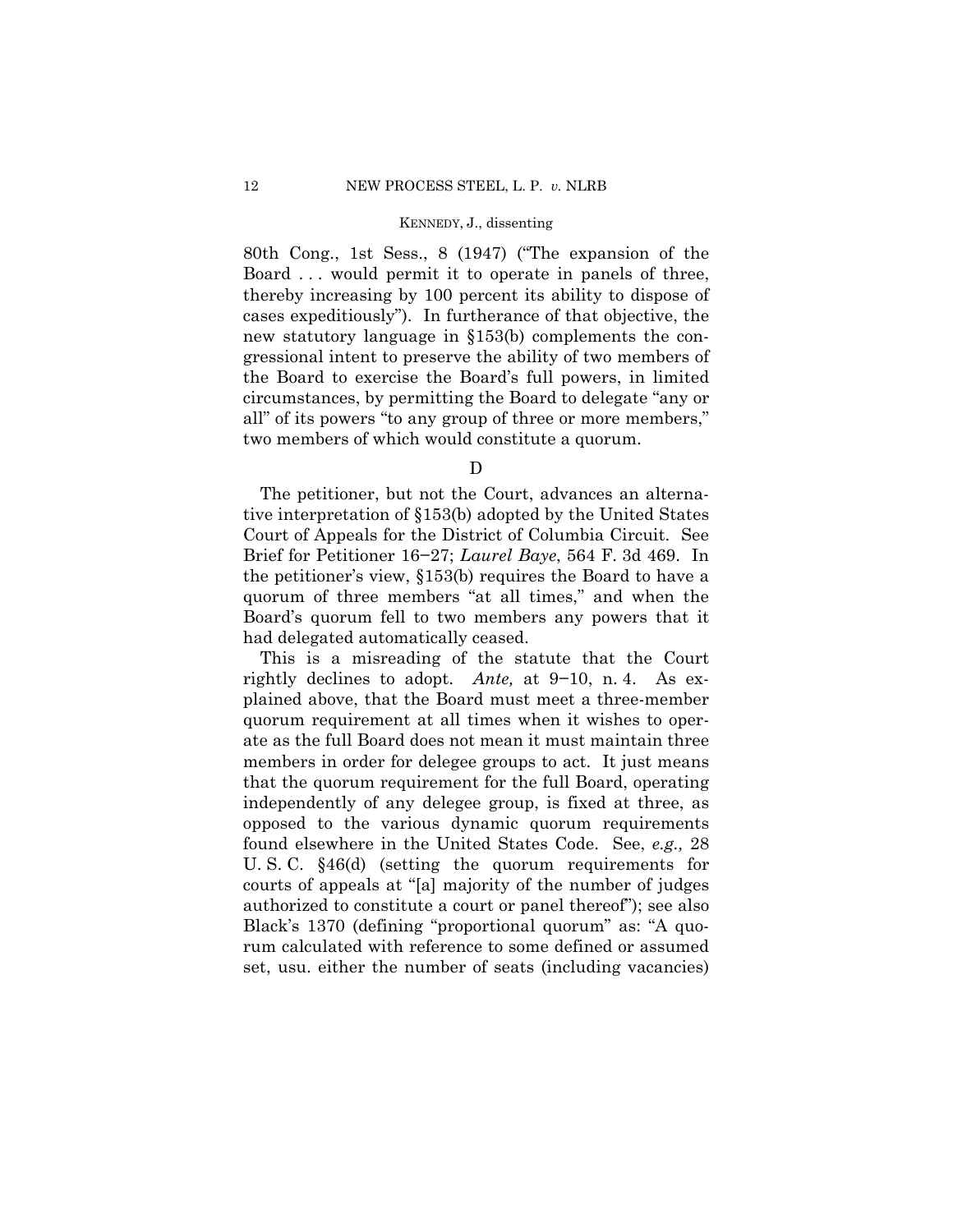or the number of sitting members (excluding vacancies)").

Petitioner's reading ignores the operation of the word "except" in the statute: "[T]hree members of the Board shall, at all times, constitute a quorum of the Board, except that two members shall constitute a quorum of any group." §153(b).

While the Court does not adopt petitioner's flawed reading, it should be noted that its failure to decisively reject it calls into question various delegations of authority the Board has made beyond three-member groups. For instance, §153(d) permits the Board to delegate various powers to its general counsel, but under petitioner's view the general counsel would have lost all authority the moment the Board fell to two members. See also §153(b) (permitting Board to delegate certain powers to its regional directors). The Court's assurances that its opinion "does not cast doubt on the prior delegations of authority to non-group members," *ante,* at 10, n. 4, are cold comfort when it fails to reject petitioner's view outright.

\* \* \*

It is not optimal for a two-member quorum to exercise the full powers of the Board for an extended period of time. But the desire to avoid that situation cannot justify the Court's significant revisions to §153(b): (1) It writes language into the delegation clause, requiring delegee groups to maintain a membership of three, despite the conspicuous absence of this requirement and the statutory rejection of it in the group quorum provision; (2) it excises the word "not" from the vacancy clause, so that a Board vacancy does "impair the right of the remaining members to exercise all of the powers of the Board" in hundreds of cases; (3) it renders the group quorum provision unintelligible, so that its application depends entirely on the reason for the third member's absence, and applies in all instances except when the absence is due to a vacancy